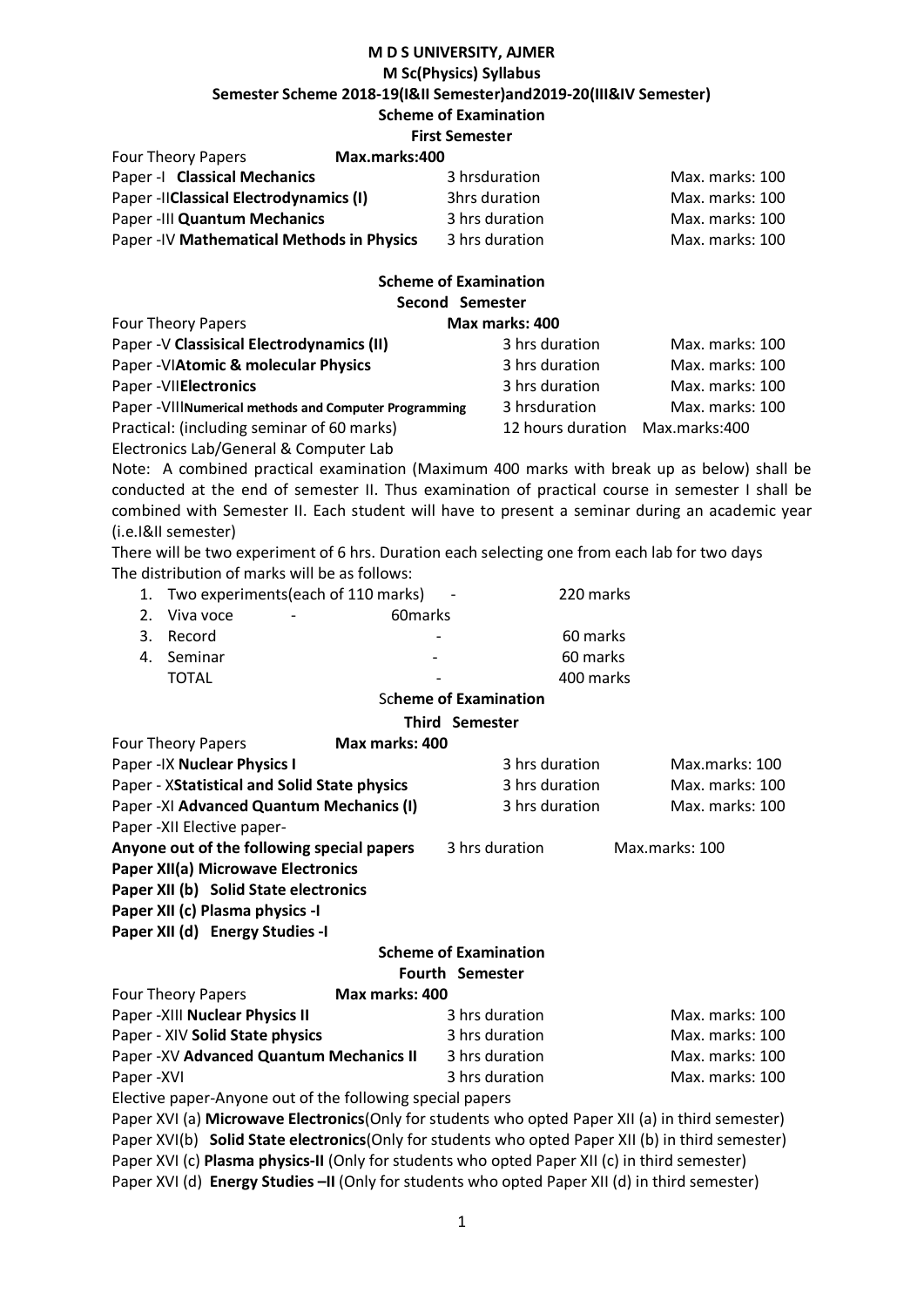# **Practical:(including seminar of60marks)12 hours duration Max.marks:400**

For students opting Microwave electronics as special paper Microwave Lab/Advanced physics Lab **OR** 

For students opting Solid state electronics as special paper Solid state electronics Lab/Advanced physics Lab

OR

For students opting other special papers

Advanced physics Lab 1/Advanced physics Lab 2

Note: A combined practical examination (Maximum 400 marks with break up as below) shall be conducted at the end of semester IV. Thus examination of practical course of Semester III shall be combined with semester IV. Each student will have to present a seminar during an academic year (i.e. III&IV semester)

There will be two experiment of 6 hrs. duration each, selecting one from each lab for two days.The distribution of marks will be as follows:

| 1. Two experiments (each of 110 marks) - |  | 220 marks |
|------------------------------------------|--|-----------|
| 2. Viva voce                             |  | 60 marks  |
| 3. Record                                |  | 60 marks  |
| 4. Seminar-60 marks                      |  |           |
| TOTAL                                    |  | 400 marks |

# **Workload:**

Each theory paper must be given 4 hrs. per week for theory.Practical must be given 20 hrs. per week (including seminar of 3 hours per week)per batch. Each laboratory batch for practical must not be of more than 10 students.

**Criteria to Pass:** The number of papers and the maximum marks for each paper/practical are shown in the scheme above. It will be necessary for a candidate to pass in the theory as well as in the practical part of a paper/subject separately.

A candidate for a pass at each of the Semester Examinations shall be required to obtain

(i) at least 36% marks in the aggregate of all the papers prescribed for the examination\* and

(ii) at least 36% marks in Combined practical examination each year,

\*provided that if a candidate fails to secure at least 25% marks in each individual paper at the examination and also in the Project work/Seminar, wherever prescribed, he/she shall be deemed to have failed at the examination notwithstanding his/her having obtained the minimum percentage of marks required in the aggregate for the examination.

(iii) Division shall be awarded only at the end of the examination of the final semester on the combined marks obtained in all semesters taken together, as noted below:

First division: on >60% marks and

Second division: on >48% marks.

(iv) Due Paper: If a candidate passes only in 2 papers in Semester I or III or in 3 papers in Semester II or IV, he/she will be allowed to appear in the due paper only with the students appearing in the same paper next year.

(v) Division after due paper: If a candidate clears any paper(s) prescribed for a semester's examination after a continuous period of three years, then for the purpose of working out his/her division the minimum passing marks only viz. 25% (36% in case of practical) shall be taken into account in respect of such paper(s)/practical(s) cleared after expiry of the aforesaid period of three years; provided that in case where a candidate requires more than 25% marks in order to reach the minimum aggregate as many marks out of those actually secured by him/her will be taken into account as would enable him/her to make up the deficiency in the requisite minimum aggregate.

**Note:** Non collegiate candidates are not eligible to appear in the examination, where practical is involved.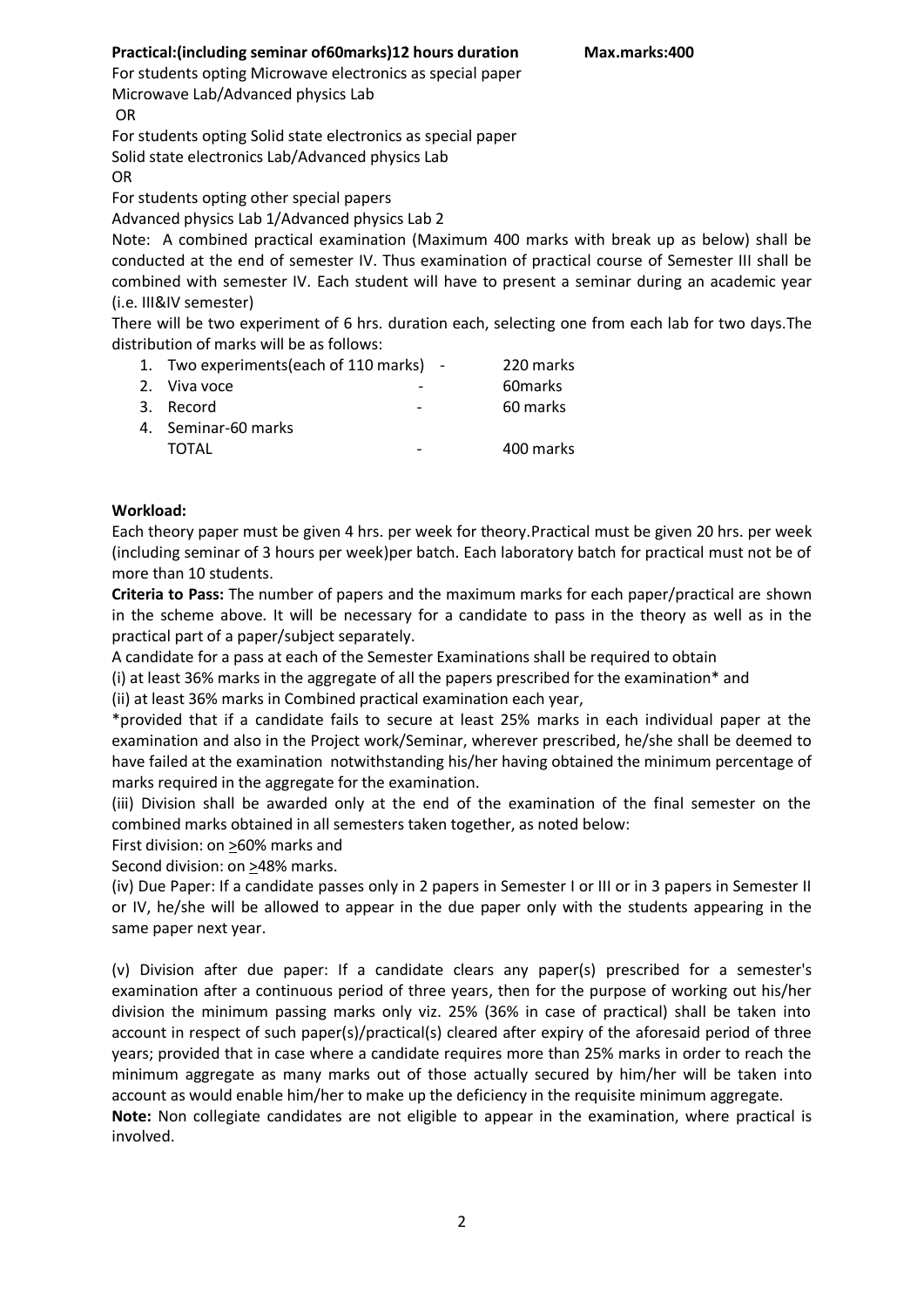# **COURSE DETAIL**

#### **FIRST SEMESTER**

# **Paper -IClassical Mechanics 3 hrs duration Max. marks: 100**

**Note:**Syllabus of each question paper is divided into three units. The question paper is divided into three parts: Part-A, Part-B and Part-C (total 100 Marks).

**Part-A** (25 Marks) is compulsory and contains 10 questions (50 words each). At least three questions will be set from each unit.Each question carries 2.5 marks.

**Part-B** (30 Marks) 9 questions (100 words each) will be set taking 3 from each unit and candidate is required to attempt 5 questions taking at least one question from each unit but not more than 2 from any unit. Each question carries 6 marks.

**Part-C** (45 Marks) contains 06 questions two from each unit. Candidate is required to attempt three questions taking one from each unit. Each question carries 15 marks (400 words).

# **UNIT-I**

Constraints, holonomic and non-holonomic constraints, D'Alembert's Principle andLagrange's Equation, velocity dependent potentials, simple applications of Lagrangian formulation. Hamilton Principle, Calculus of Variations, Derivation of Lagrange's equation from Hamilton's principle. Extension of Hamilton's Principle for non-conservative and non-holonomic systems, Method of Lagrange's multipliers, Conservation theorems and Symmetry Properties, Noether's theorem.

#### **UNIT-II**

Conservation ofenergy, linear momentum and angular momentum as a consequence of homogeneity of time and space and isotropy of space.

Generalized momentum, Legendre transformation and the Hamilton's Equations of Motion, simple applications of Hamiltonian formulation, cyclic coordinates, Routh's procedure, Hamiltonian Formulation of Relativistic Mechanics, Derivation of Hamilton's canonical Equationfrom Hamilton's variational principle. The principle of least action.

#### **UNIT-III**

Canonical transformation, integral invariant of Poincare: Lagrange's and Poisson brackets as canonical invariants, equation of motion in Poisson bracket formulation. Infinitesimal contact transformation and generators of symmetry, Liouvilee's theorem, Hamilton-Jacobi equation and its application.

Action angle variable adiabatic invariance of action variable: The Kepler problem in action angle variables, theory of small oscillation in Lagrangian formulation, normal coordinates and its applications.

Reference Books:

(1)Herbert Goldstein -Classical Mechanics, Narosa Publishing House

(2)Landau and Lifshitz -Classical Mechanics

(3)A. Raychoudhary -Classical Mechanics

# **Paper -II Classisical Electrodynamics (I)3 hrs durationMax. marks: 100**

**Note:**Syllabus of each question paper is divided into three units. The question paper is divided into three parts: Part-A, Part-B and Part-C (total 100 Marks).

**Part-A** (25 Marks) is compulsory and contains 10 questions (50 words each). At least three questions will be set from each unit. Each question carries 2.5 marks.

**Part-B** (30 Marks) 9 questions (100 words each) will be set taking 3 from each unit and candidate is required to attempt 5 questions taking at least one question from each unit but not more than 2 from any unit. Each question carries 6 marks.

**Part-C** (45 Marks) contains 06 questions two from each unit. Candidate is required to attempt three questions taking one from each unit. Each question carries 15 marks (400 words).

# **UNIT-I**

Electrostatics: Electric field, Gauss Law, Differential form of Gaussian law. Another equation of electrostatics and the scalar potential, surface distribution of charges and dipoles and discontinuities in the electric field and potential, Poisson and Laplace equations, Green's Theorem, Uniqueness of the solution with the Dirichlet or Neumann boundary Conditions, Formal Solutions of electro static Boundary value problem with Green's function, Electrostatic potential energy and energy density, capacitance.Boundary Value Problems in Electrostatics: Methods of Images, Point charge in the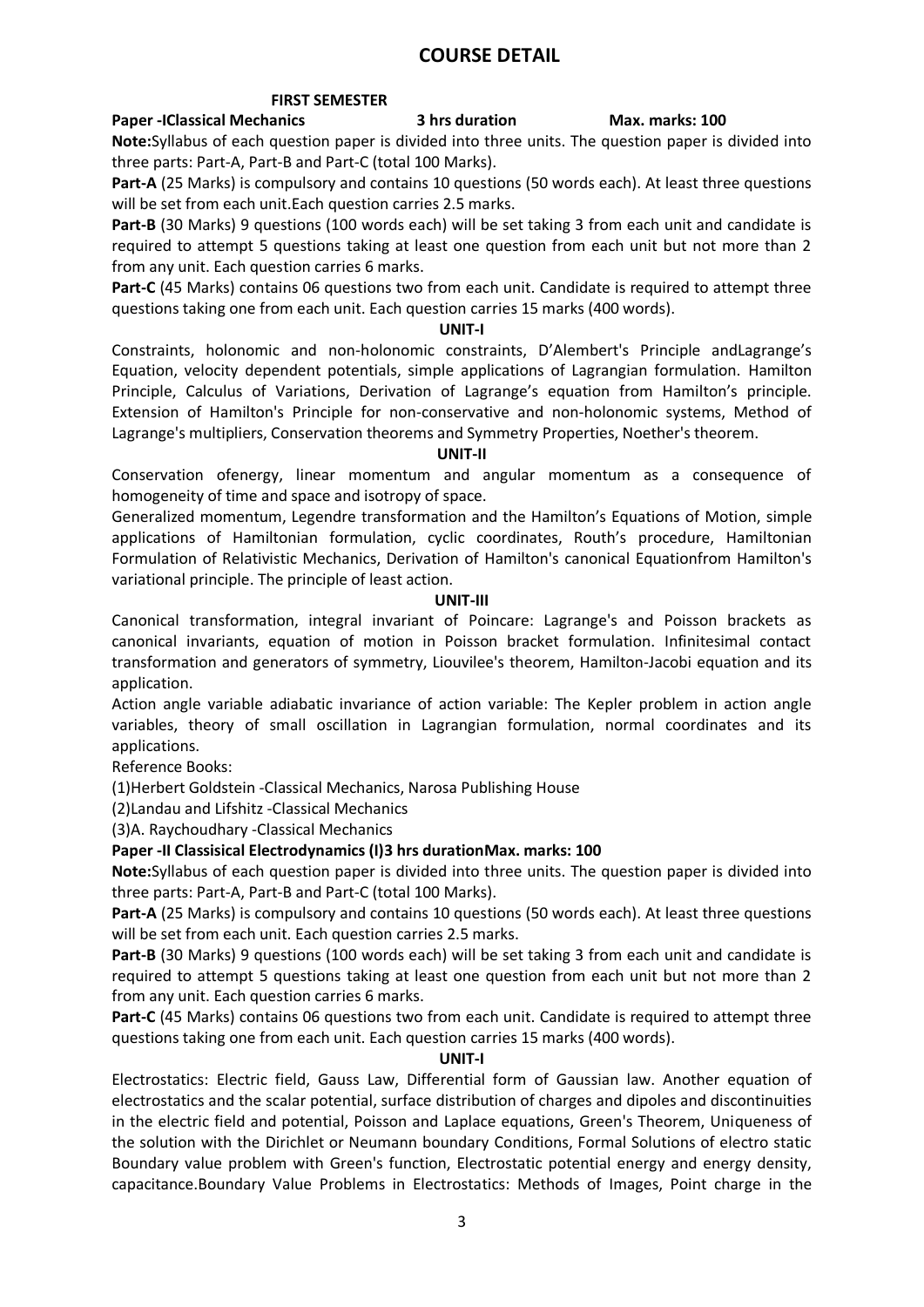presence of a grounded conducting sphere, point charge in the presence of a charged insulated conducting sphere, point charge near a conducting sphere at a fixed potential, conducting sphere in a uniform electric field by method of images, Green's function for the sphere, General solution for the potential, conducting sphere with hemispheres at different potentials.

# **UNIT-II**

Multipoles, electrostatics of Macroscopic Media Dielectric: Multipole expansion, multipole expansion of the energy of a charge distribution in an external field, Elementary treatment of electrostatics with permeable media. Boundary value problems with dielectrics.Molar polarizability and electric susceptibility.Models for molecular polarizability, electrostatic energy in dielectric media.

Magnetostatics: Introduction and definition, Biot and Savart Law, the differential equations of magnetostatics and Ampere's law, Vector potential and magnetic induction for a current loop, Magnetic fields of a localized current distribution, Magnetic moment, Force and torque on and energy of a localized current distribution in an external magnetic induction, Macroscopic equations, Boundary conditions on B and H. Methods of solving Boundary value Problems in magnetostatics, Uniformly magnetized sphere, magnetized sphere in an external fields,permanent magnets, magnetic shielding, spherical shell of permeable material in an uniform field.

#### **UNIT-III**

Time varying fields, Maxwell's equations conservation laws:Energy in a magnetic field, vector and scalar potentials, Gauge transformations, Lorentz gauge, Coulomb gauge, Green function for the wave equation, Derivation of the equations of Macroscopic Electromagnetism, Poynting's Theorem and conservation of energy and momentum for a system of charged particles and EM fields. Conservation laws for macroscopic media. Electromagnetic field tensor.

Reference Books:

1.J.D. Jackson: Classical Electrodynamics

2.Panofsky& Phillip: Classical electrodynamics and magnetism

3.Griffith: Introduction to Electrodynamics

4.Landau&Lifshitz: Classical Theory of Electrodynamics

5.Landau&Lifshitz: Electrodynamics of continuous media

**Paper -III Quantum Mechanics 3 hrs duration Max. marks: 100**

**Note:**Syllabus of each question paper is divided into three units. The question paper is divided into three parts: Part-A, Part-B and Part-C (total 100 Marks).

**Part-A** (25 Marks) is compulsory and contains 10 questions (50 words each). At least three questions will be set from each unit. Each question carries 2.5 marks.

**Part-B** (30 Marks) 9 questions (100 words each) will be set taking 3 from each unit and candidate is required to attempt 5 questions taking at least one question from each unit but not more than 2 from any unit. Each question carries 6 marks.

**Part-C** (45 Marks) contains 06 questions two from each unit. Candidate is required to attempt three questions taking one from each unit. Each question carries 15 marks (400 words).

# **UNIT-I**

**(a)Origins of Quantum Physics** : inadequacy of classical mechanics ,Particles versus Waves , Complementarity ,Principle of Linear Superposition , Indeterministic Nature of the Microphysical World

**(b) Mathematical Tools of Quantum Mechanics** :The Hilbert Space and Wave Functions, Dimension and Basis of a Vector Space, Dirac Notation , Operators , Hermitian Adjoint , Projection Operators , Commutator Algebra, Uncertainty Relation between Two Operators ,Functions of Operators ,Inverse and Unitary Operators ,Eigenvalues and Eigenvectors of an Operator ,Infinitesimal and Finite Unitary Transformations ,Representation in Discrete Bases ,Matrix Representation of Kets, Bras, and Operators ,Change of Bases and Unitary Transformations ,Matrix Representation of the Eigenvalue Problem ,Representation in Continuous Bases,Position Representation, Momentum Representation, Connecting the Position and Momentum Representations, Parity Operator,Matrix and Wave Mechanics.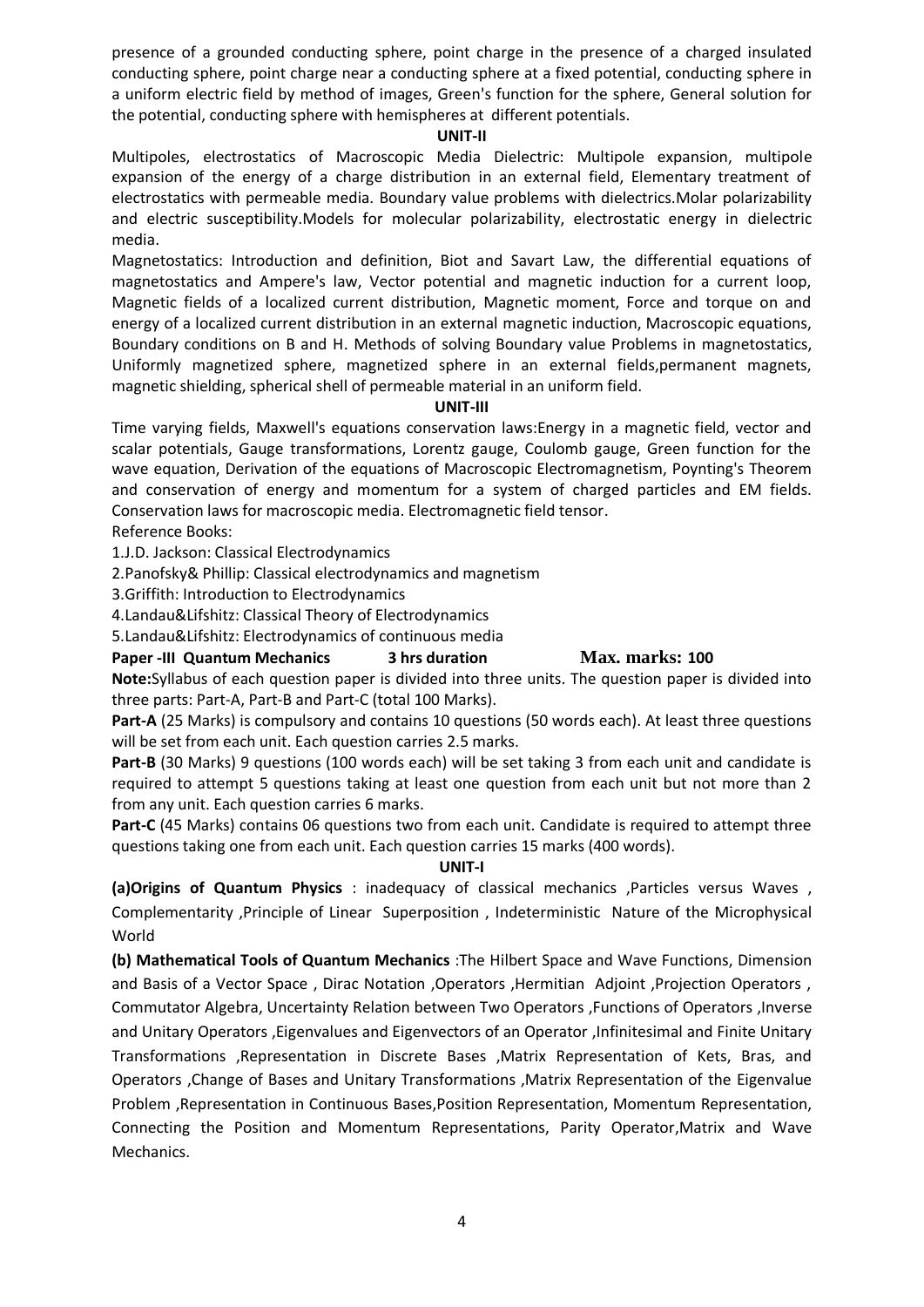#### **UNIT-II**

**Postulates of Quantum Mechanics:** The State of a System, Probability Density,The Superposition Principle, Observables and Operators,Measurement in Quantum Mechanics, Expectation Values,Complete Sets of Commuting Operators, Measurement and the Uncertainty Relations, Time Evolution Operator, Stationary States: Time-Independent Potentials ,Time Evolution of Expectation Values.

Angular Momentum: Orbital Angular Momentum,General Formalism of Angular Momentum,Matrix Representation of Angular Momentum,Geometrical Representation of Angular Momentum,Spin Angular Momentum ,Experimental Evidence of the Spin ,General Theory of Spin, Spin 1/2and the Pauli Matrices, Eigen functions of Orbital Angular Momentum

Addition of Angular Momenta: Addition of Two Angular Momenta-General Formalism,Calculation of the Clebsch–Gordan Coefficients

#### **UNIT-III**

Three-Dimensional Problems: 3D Problems in Cartesian Coordinates ,The Harmonic Oscillator , 3D Problems in Spherical Coordinates ,Central Potential: General Treatment ,The Spherical Square Well Potential, The Isotropic Harmonic Oscillator

Identical Particles: Many-Particle Systems ,Interchange Symmetry ,Systems of Distinguishable Non interacting Particles ,Systems of Identical Particles ,Exchange Degeneracy ,Symmetrization Postulate ,Constructing Symmetric and Anti-symmetric Functions ,Systems of Identical Non-interacting Particles ,The Pauli Exclusion Principle

#### **Reference Books:**

[NouredineZettili](https://www.chegg.com/homework-help/nouredine-zettili-author) -----Quantum Mechanics: Concepts and Applications

**Paper - IV Mathematical Methods in Physics 3 hrs duration Max. marks: 100 Note:**Syllabus of each question paper is divided into three units. The question paper is divided into three parts: Part-A, Part-B and Part-C (total 100 Marks).

**Part-A** (25Marks) is compulsory and contains 10 questions (50 words each). At least three questions will be set from each unit. Each question carries2.5 marks.

**Part-B** (30 Marks) 9 questions (100 words each) will be set taking 3 from each unit and candidate is required to attempt 5 questions taking at least one question from each unit but not more than 2 from any unit. Each question carries 6 marks.

Part-C (45 Marks) contains 06 questions two from each unit. Candidate is required to attempt three questions taking one from each unit. Each question carries 15 marks (400 words).

#### **UNIT-I**

Orthogonal curvilinear coordinates, scale factors, expressions for gradiant, divergence and curl and their applications to cartesian, cylinderical and spherical polar coordinate system,

Coordinate transformation, transformation of covariant, contravariant and mixed tensors. Addition , multiplication and contraction of tensors, quotient Law,pseudo tensors. Metric tensors and its use in transformation of Tensors.

#### **UNIT-II**

Vector spaces and Matrices:Linear independence, Bases;Dimensionality, Inner product, Linear transformation, Matrices,Inverse orthogonal and unitary matrices;Independent elements of a matrix; eigen values and eigen matrix; Diagnolization: complete orthonormal sets of functions.

Differential equations and special functions: Second order linear differential equation with variable coefficients, solution by series expansion, Legendre, Bessel, Hermite and Lagaurre equations, physical application, generating function,reccurance relations.

#### **UNIT-III**

Integral transforms:Laplace transform, First and second shifting theorems, inverse L T by partial fractions; LT derivative and integral of a function; Fourier series: FS of arbitary period; half wave expansion;Partialsums;Fourier integral and transforms, FT of a delta function.

# **Reference books:**

1. Mathematical Methods for Physicists: George Arfken (Academic Press)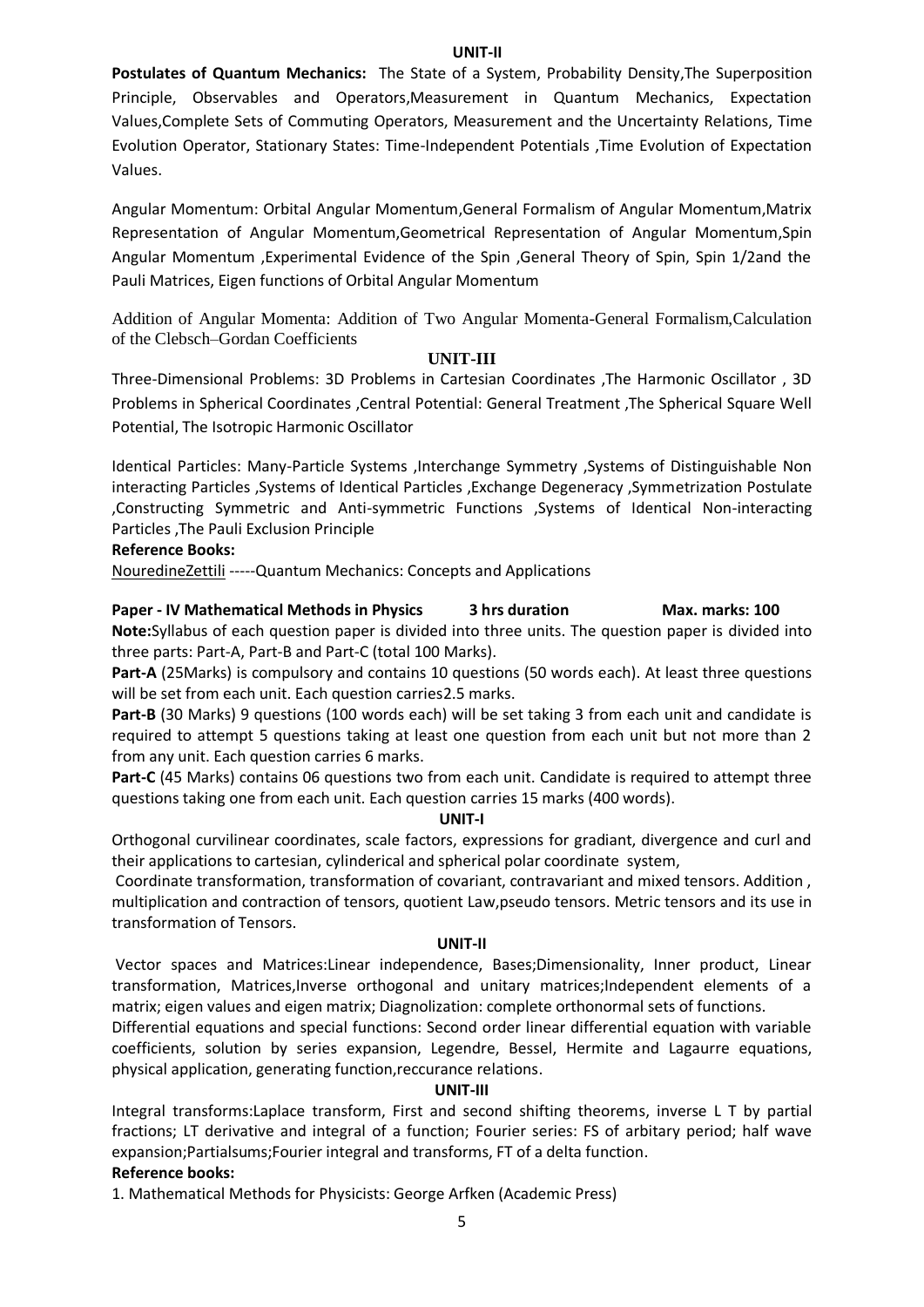- 2. Applied Mathematics for Engineers and Physicists: L. A. Pipe (McGraw Hill)
- 3. Mathematical Methods Potter and Goldberg (Prentice Hall of India)
- 4. Elements of Group Theory for Physicists: A.W. Joshi (Wiley Eastern Ltd.)

5. Mathematical Physics by Satya Prakash

6. Mathemetical Physics by B.S. Rajput

# **Second Semester**

# **Paper -V Classical Electrodynamics –II 3 hrs duration Max. marks: 100**

**Note:**Syllabus of each question paper is divided into three units. The question paper is divided into three parts: Part-A, Part-B and Part-C (total 100 Marks).

**Part-A** (25 Marks) is compulsory and contains 10 questions (50 words each). At least three questions will be set from each unit. Each question carries 2.5 marks.

**Part-B** (30Marks) 9 questions (100 words each) will be set taking 3 from each unit and candidate is required to attempt 5 questions taking at least one question from each unit but not more than 2 from any unit. Each question carries 6 marks.

**Part-C** (45 Marks) contains 06 questions two from each unit. Candidate is required to attempt three questions taking one from each unit. Each question carries 15 marks (400 words).

# **UNIT-I**

Plane Electromagnetic Waves and Wave Equation : Plane wave in a nonconducting medium. Frequency dispersion characteristics of dielectrics, conductors and plasma, waves in a conducting or dissipative medium, superposition of waves in one dimension, group velocity, casualty connection between D and E. Kramers-Kroning relation.

Magnetohydrodynamics and Plasma Physics : Introduction and definitions, MHD equations, Magnetic diffusion, viscosity and pressure, Pinch effect, instabilities in pinched plasma column, Magnetohydrodynamics waves, Plasma oscillations, short wave length limit of plasma oscillations and Debye shielding distance.

# **UNIT-II**

Covariant Form of Electrodynamic Equations : Mathematical properties of the space-time special relativity, Invariance of electric charge covariance of electrodynamics. Transformation of electromagnetic field. Radiation by moving charges :Lienard-Wiechert Potential for a point charge, Total power radiated by an accelerated charge : Larmour's formula and its relativistic generalization, Angular distribution of radiation emitted by an accelerated charge, Radiation emitted by a charge in arbitrary extremely relativistic motion. Distribution in frequency and angle of energy radiated by accelerated charges, Thomson scattering and radiation, Scattering by quasifree charges, coherent and incoherent scattering, Cerenkov radiation.

# **UNIT-III**

Radiation damping, self fields of a particle, scattering and absorption of radiation by a bound system; Introductory considerations, Radiative reaction force from conservation of energy, Abraham Lorentz evaluation of the self force, difficulties with Abraham Lorentz model, Integro-differential equation of motion including radiation damping, Line Breadth and level shift of an oscillator, Scattering and absorption of radiation by an oscillator, Energy transfer to a harmonically bound charge. **Reference Books :**

1. Classical Electrodynamics : Jackson

- 2. Classical Electricity and Magnetism : Panofsky and Philips.
- 3. Introduction to Electrodynamics : Griffiths.
- 4. Classical Theory of Field : Landan and Lifshitz.

5. Electrodynamics of Continuous Media : Landau and Lifshitz.

# **Paper -VI Atomic And Molecular Physics 3 hrs duration Max. marks: 100**

**Note:**Syllabus of each question paper is divided into three units. The question paper is divided into three parts: Part-A, Part-B and Part-C (total 100 Marks).

**Part-A** (25 Marks) is compulsory and contains 10 questions (50 words each). At least three questions will be set from each unit. Each question carries2.5 marks.

**Part-B** (30Marks) 9 questions (100 words each) will be set taking 3 from each unit and candidate is required to attempt 5 questions taking at least one question from each unit but not more than 2 from any unit. Each question carries 6 marks.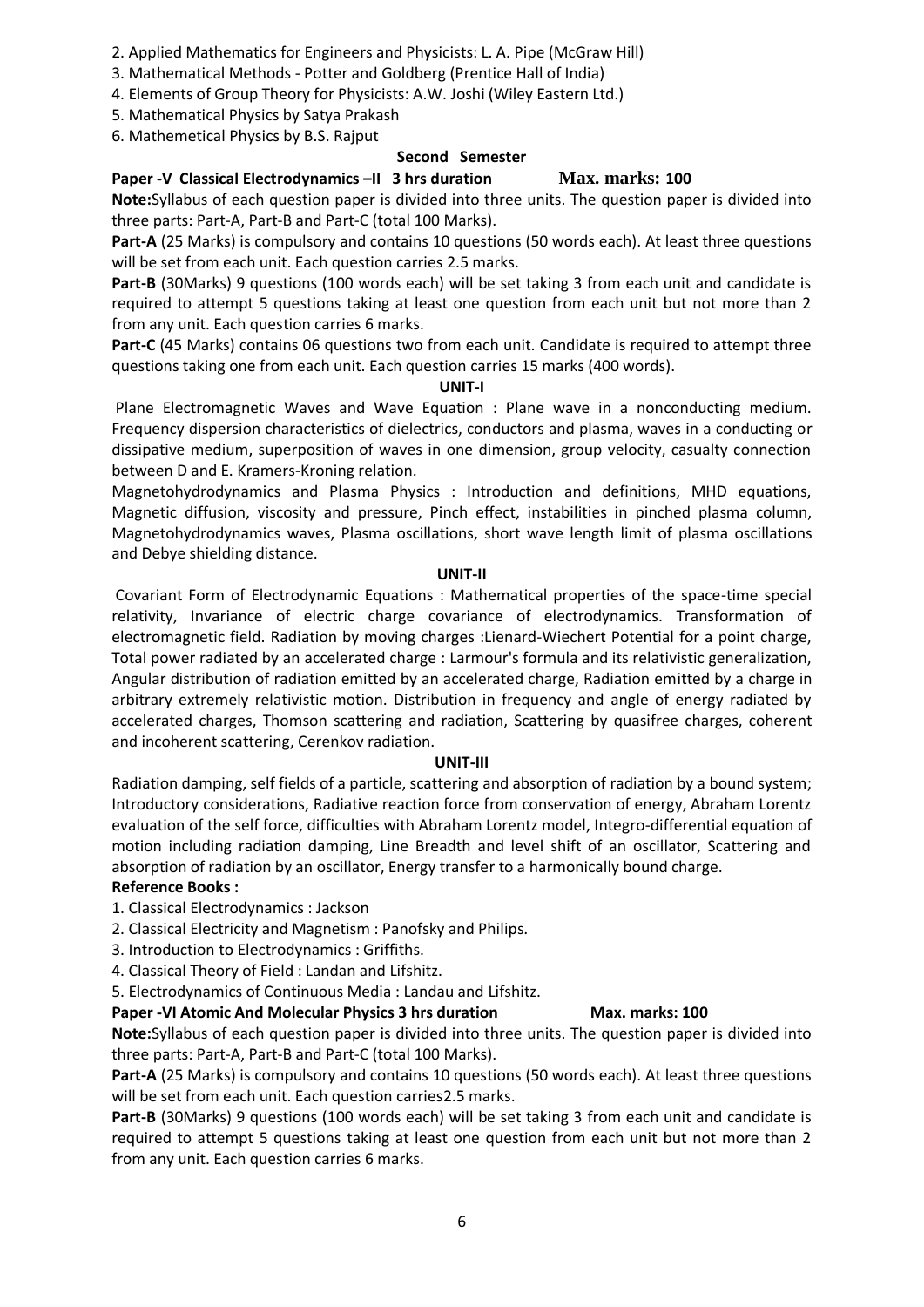**Part-C** (45 Marks) contains 06 questions two from each unit. Candidate is required to attempt three questions taking one from each unit. Each question carries 15 marks (400 words).

#### **UNIT-I**

Gross structure of energy spectrum of hydrogen atom. Non degenerate first order perturbation method, relativistic correction to energy levels of an atom, atom in a weak uniform external electric field – first and second order Stark effect, calculation of the polarizability of the ground state of hydrogen atom and of an isotropic harmonic oscillator; degenerate stationary state perturbation theory, linear Stark effect for hydrogen atom levels, inclusion of spin orbit interaction and weak magnetic field, Zeeman effect, effect of strong magnetic field. Magnetic dipole interaction, hyperfine structure and Lamb shift (only qualitative description).

# **UNIT-II**

Indistinguishability and exchange symmetry, many particle wave functions and Pauli's exclusion principle, spectroscopic terms for atoms.The helium atom, Variational method and its use in calculation of ground state energy. Hydrogen molecule, Heitler London method for hydrogen molecule. WKB method for one dimensional problem, application to bound states (Bohr Sommerfeld quantization) and the barrier penetration.

Spectroscopy (qualitative):General features of the spectra of one and two electron system – singlet, doublet and triplet characters of emission spectra, general features of alkali spectra. Rotation and vibration band spectrum of a molecule, P,Q and R branches. Raman spectra for rotational and vibrational transitions, comparison with infrared spectra – application to learning about molecular symmetry.

# **UNIT-III**

Electronic spectra of diatomic molecules-Born Oppenheimer approximation-Vibrational coarse structure of electronic bands-progression and sequences intensity of electronic bands, Franck Condon principle, dissociation and pre dissociation, Dissociation energy rotational fine structure of

electronic bands.

# **Reference Books :**

1. G. Banewell – Atomic and Molecular spectroscopy

2. Christopher J. Foot – Atomic Physics, Oxford Master series, 2005

3. G.K. Woodgate, Elementray Atomic Structure, Second Edition Clarendon Press, Oxford.

4. T.A. Littlefield - Atomic and Molecular Physics.

5. Eistaberg and Rasmic- Quantum Physics of Atoms. Molecules Solids and Nuclear Particles.

6. Ashok Das and A.C.Melfessions. Quantum Mechanics; A Modem Approach (Gordon and Breach Science Publishers).

7. White - Atomic Spectra.

8. Herzberg- Molecular spectra.

Paper -VIIElectronics and experimental data analysis 3 hrs duration Max. marks: 100 **Note:**Syllabus of each question paper is divided into three units. The question paper is divided into three parts: Part-A, Part-B and Part-C (total 100 Marks).

**Part-A** (25 Marks) is compulsory and contains 10 questions (50 words each). At least three questions will be set from each unit. Each question carries 2.5marks.

Part-B (30 Marks) 9 questions (100 words each) will be set taking 3 from each unit and candidate is required to attempt 5 questions taking at least one question from each unit but not more than 2 from any unit. Each question carries 6 marks.

**Part-C** (45 Marks) contains 06 questions two from each unit. Candidate is required to attempt three questions taking one from each unit. Each question carries 15 marks (400 words).

# **UNIT-I**

Differential amplifier - circuit configurations - dual input balanced output differential amplifier- DC analysis, inverting and non-inverting inputs, CMRR-constant current bias level translator. Block diagram of typical OP-Amp analysis. Open loop configuration, inverting and non-inverting amplifiers, Op-Amp with negative feedback, voltage series feedback, effect of feed back on closed loop gain, input resistance, bandwidth and output offset voltage, voltage follower. Practical Op-Amp, input offset voltage-input bias current-input offset current, total output offset voltage, CMRR frequency response. DC and AC amplifier.integrator and differentiator.

waveshapping Circuits:Multivibrators- Monostable, astable and bistable, Comparators, Square wave and triangle wave generation, clamping and clipping circuits.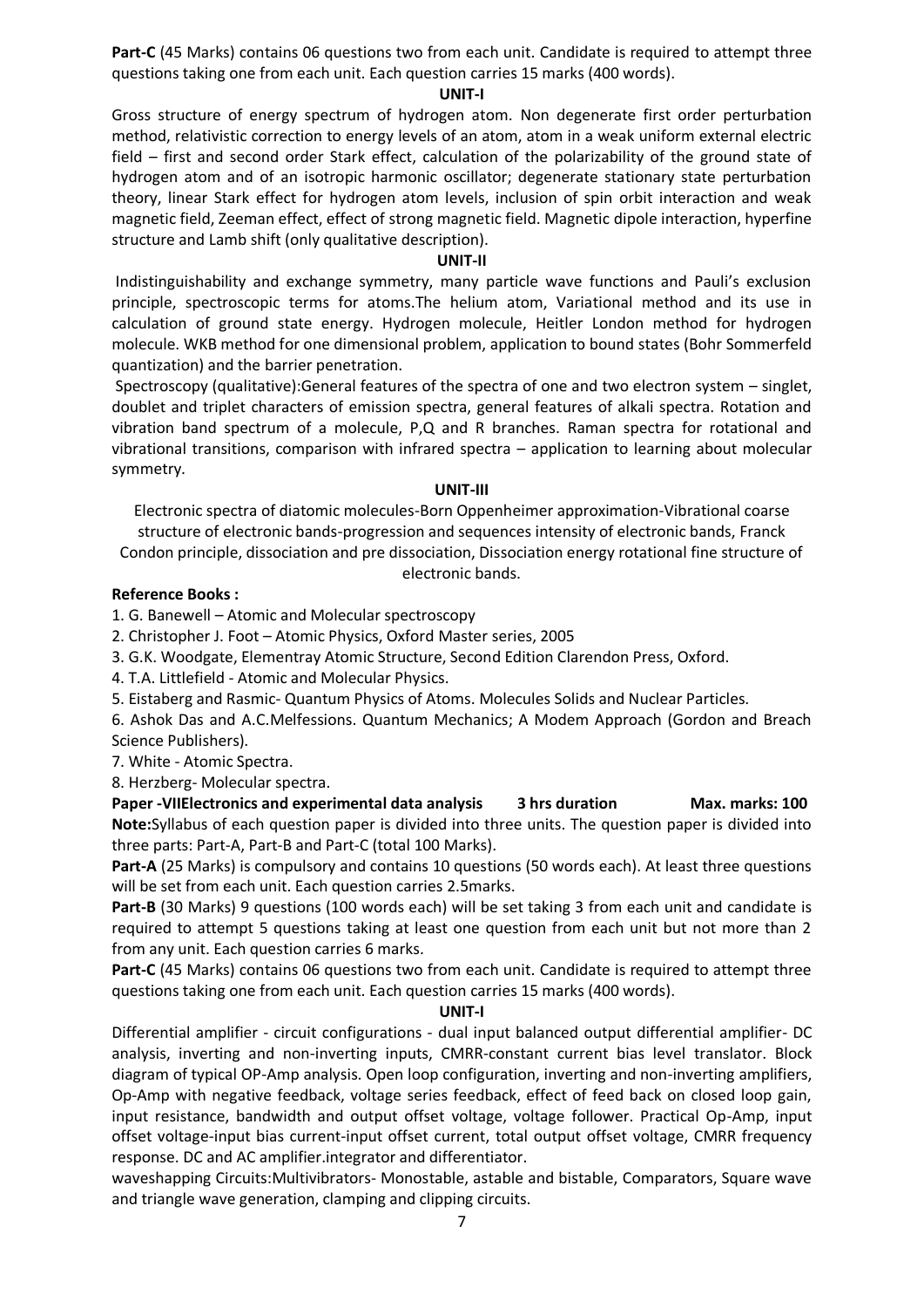#### **UNIT-II**

Digital Electronics:Combinational logic: Standard representations for logic functions, Simplification of logical functions using K-Map, Don't care conditions, Adder (half and full), Subtractor (half and full), comparator, Multiplexers, Demultiplexer / Decoders, Parity generators, Code Converters, Priority Encoders, Sequential Logic:Flip-Flops: one - bit memory, RS, JK, JK master slave, T and D type flip flops, shift resisters, synchronous and asynchronous counters

#### **UNIT-III**

A/D and D/A conversion- Basic principles, circuitry and simple applications.Basic working of IC 555 and its applications as astablemultivibrator.

Optoelectronic devices, solar cells, photo detectors, ;LEDsand their applications

Experimental Data analysis: Precision and accuracy, error analysis, propagation of errors, least squares fitting, linear and nonlinear curve fitting.

# **Reference Books:**

1. "Electronic Devices and Circuit Theory" by Robert Boylested and Louis Nashdsky, PHI, New Delhi - 110001, 1991.

2. "OP-AMP and Linear Integrated Circuits" by Ramakanth, A. Gayakwad, PHI, Second Edition 1991.

3. "Digital Principle and Applications" by A.P. Malvino and Donald P. Leach, Tata McGraw Hill Company, New Delhi, 1993.

4. "An Introduction to experimental physics" by colincooke, UCL press, 1996

#### **Paper -VIII Numerical methods and Computer Programming 3 hrs duration Max. marks: 100**

**Note:**Syllabus of each question paper is divided into three units. The question paper is divided into three parts: Part-A, Part-B and Part-C (total 100 Marks).

**Part-A** (25 Marks) is compulsory and contains 10 questions (50 words each). At least three questions will be set from each unit. Each question carries 2.5 marks.

**Part-B** (30 Marks) 9 questions (100 words each) will be set taking 3 from each unit and candidate is required to attempt 5 questions taking at least one question from each unit but not more than 2 from any unit. Each question carries 6 marks.

**Part-C** (45 Marks) contains 06 questions two from each unit. Candidate is required to attempt three questions taking one from each unit. Each question carries 15 marks (400 words).

#### **UNIT-I**

Errors in Numerical Analysis: Source of Errors, Round off error, Computer Arithmetic, Error Analysis, Condition and stability, Approximation, Functional and Error analysis, the method of Undetermined Coefficients. use of interpolation formula, Iterated interpolation, Inverse interpolation, Hermite interpolation and Spline interpolation, Solution of Linear equations : Direct and Iterative methods, Calculation of eigen values and eigen vectors for symmetric matrices.

# **UNIT-II**

Solution of Nonlinear equation : Bisection method, Newton's method, modified Newton's method, method of Iteration, Newton's method and method of iteration for a system of causation Newtons' method for the case of complex roots. Integration of a function.Trapezoiddal and Simpson's rules.Gaussian quadrature formula, Singular integrals, Double integration.

Integration of Ordinary differential equation : Predictor-corrector methods, Runga-Kutta method. Simultaneous and Higher order equations. Numerical Integration And Differentiation of Data, Least-Squares Approximations, Fast Fourier Transform.

#### **UNIT-III**

Programming in C: Character set, variables and constants, keywords, Instructions, assignment statements, arithmetic expression, comment statements, simple input and output, Boolean expressions, Relational operators, logical operators, control structures, decision control structure, loop control structure, case control structure, functions, subroutines.

Arrays and strings, structures, array of structures, Unions of structures, operations on bits, usage of enumerated data types. Bit-fields, Pointers to Function, Function returning Pointers.

**Reference Books:**1. A Ralston and P. Rabinowitz: A First Course in Numerical Analysis, McGraw Hill (1985).

2. S.S. Sastry : Introductory Methods of Numerical Analysis, Prentice-Hall of India (1979).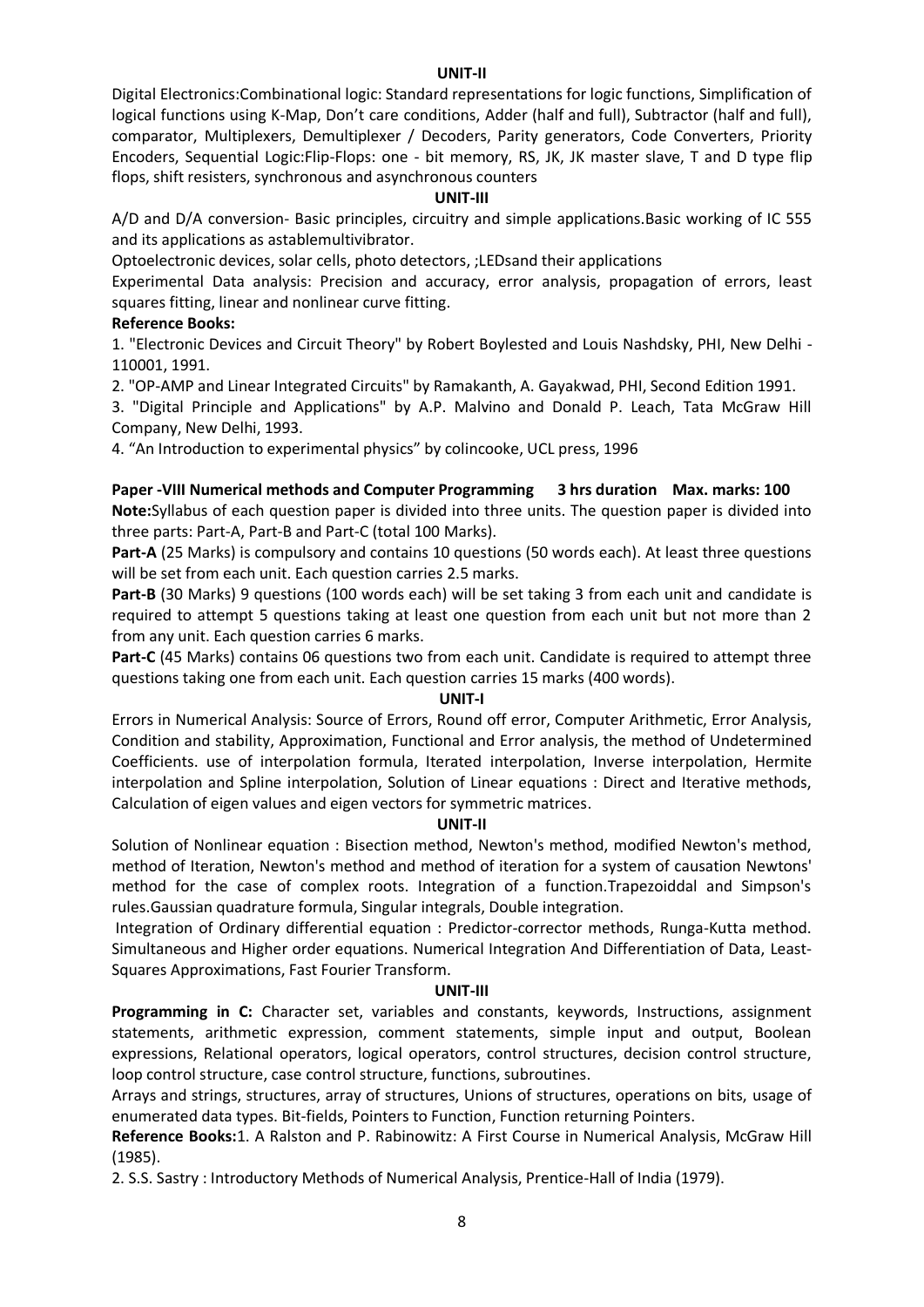3. Robert W. Sebesta: Concepts of Programming Language, Addison Wesley, Pearson Education Asia, 1999.

- 4. Deitel and Deitel: How to Program C, Addison Wesley, Pearson Education Asia, 1999.
- 5. Bryon Gottfried, Programming with C, McGraw Hill International.

# **M.Sc.I & II Semester Laboratory/ Practical Syllabus**.

**Note:-**Students are required to perform at least eight experiments from the general laboratory and eightexperiments from Electronics Lab/General & Computer Lab. Total number of experiments to be performed by the students during the I & II Semester should be at least 16. Few experiments other than listed below, may be set at the college level, but at par with the standard of M.Sc. class.

# **Group: A**

- 1. To use a Michelson Interferometer to determine:
	- (I) the wave length of sodium yellow light
	- (II) the difference between the wave lengths of the two sodium D-lines.
	- (III) the thickness of a mica sheet.
- 2. To test the validity of the Hartmann's prism dispersion formula using the visible region of mercury spectrum.
- 3. To find the refractive index of air by means of a Fabry-Perot Etalon, the thickness between the plants being given.
- 4. Determination of wave length of Neon light taking Hg source as a standard source applying Hartmann formula.
- 5. Determine Stetan's constant.
- 6. X-ray diffraction by Telexometer.
- 7. Determination of Ionization potential of Lithium.
- 8. Determination of e/m of electron by Normal Zeeman Effect.
- 9. Determination of dissociation energy of Iodine (**I**) molecules by photography, the absorptions band of I in the visible region.
- 10. Using He-Ne laser light.
	- (I) Measure of wavelength with the help of ruler.
	- (II) Measure the thickness of the wire.
- 11. Testing goodness of fit of Poisson distribution to cosmic ray busts by Chi-square test.
- 12. To study Faraday effect using He-Ne laser.

# **Group: B Electronics Lab**

- 1. Design of a Regulated Power supply.
- 2. Design of a Common Emitter Transistor Amplifier.
- 3. Experiment of Bias Stability.
- 4. A Stable, Monostable and BistableMultivibrators.
- 5. Characteristics and applications of Silicon Controlled Rectifier.
- 6. Experiment on FET and MOSFET characterization and application as an amplifier.
- 7. Experiment on Uni-junction Transistor and its application.
- 8. Digital I: Basic Logic Gates, TTL, NAND and NOR.
- 9. Digital II : Combinational logic.
- 10. Flip-Flops.
- 11. Operational Amplifier (741)
- 12. Differential Amplifier.
- 13. Programming Exercises in FORTAN/C (Based on theory syllabus paper-VIII)
- 14. Simple Programming Exercises based on assembly language for microprocessor 8085.

# **Tutorial: Laboratory Practical Course-M.Sc. (I & II semester) Physics (Any eight)**

- 1. Network Analysis-Thevenin and and Nortan's equivalent circuits.
- 2. Basics of P.N junction-Diffusion current Drift current, Junction width, Forward and reverse biasing. significance of Fermi level in stabilizing the junction.
- 3. Zener Diode-characteristics and voltage regulation.
- 4. Transistor biasing and stability.
- 5. Wein's bridge and phase shift oscillators.
- 6. Solving Boolean expressions.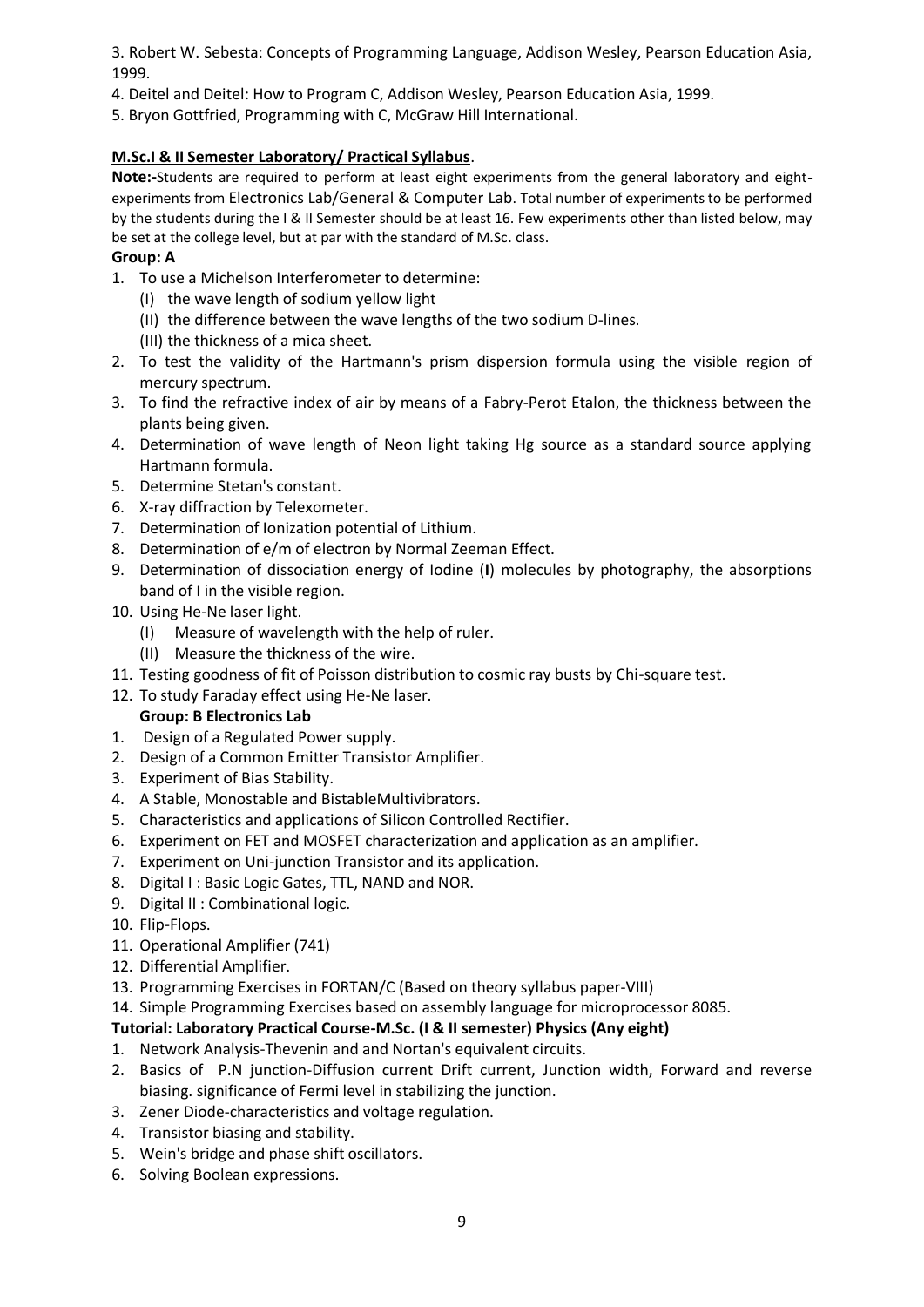- 7. Mechanism and production of electrical pulse through absorption of nuclear radiation in medium.
- 8. Dead time efficiency. counting techniques, energy resolution.
- 9. Lattice extinctions in X-ray diffraction.
- 10. Atomic scattering power and geometrical structure factor.
- 11. Effect of capacitance and load resistance on output of an amplifier.
- 12. Integrated circuit timer familiarization.
- 13. Op-amp differentiator.
- 14. Multiplexers and Demultiplexers.
- 15. Resistors and counters.
- 16. Radiation level and activity measurement.
- 17. Shielding, mass absorption coefficient.
- 18. Coincidence circuits. counters timers.
- 19. Coherence and its relevance in diffraction.
- 20. Identification of charge type by Hall voltage measurement.
- 21. How does four probe method solve the problem of contact resistance?

# **Third Semester**

#### **Paper -IXNuclear Physics-I 3 hrs duration Max.marks: 100**

**Note:**Syllabus of each question paper is divided into three units. The question paper is divided into three parts: Part-A, Part-B and Part-C (total 100 Marks).

**Part-A** (25 Marks) is compulsory and contains 10 questions (50 words each). At least three questions will be set from each unit. Each question carries 2.5 marks.

**Part-B** (30 Marks) 9 questions (100 words each) will be set taking 3 from each unit and candidate is required to attempt 5 questions taking at least one question from each unit but not more than 2 from any unit. Each question carries 6 marks.

Part-C (45 Marks) contains 06 questions two from each unit. Candidate is required to attempt three questions taking one from each unit. Each question carries 15 marks (400 words).

# **UNIT-I**

Two Nucleon system and Nuclear forces : General nature of the force between nucleons, saturation of nuclear forces, charge independence and spin dependence, General forms of two nucleon interaction, Central, noncentral and velocity dependent potential, Analysis of the ground state (3S1) of deuteron using a square well potential, range-depth relationship, Discussion of the ground state of deutron under noncentral force, D-state admixture.

Nucleon-Nucleon Scatterign and Potentials : partial wave analysis of the neutron-proton scattering at low energy assuming central potential with square well shape, concept of the scattering length, coherent scattering of neutrons by protons in (ortho and para) hydrogen molecule; the effective range theory (in neutron-proton scattering) and the shape independence of nuclear potential.

# **UNIT-II**

A qualitative discussion of proton-proton scattering at low energy; General features of two-body scatterign at high energy, effect of exchange forces.

Interaction of radiation and charged particle with matter (Not derivation) :

Law of absorption and attenuation coefficient photoelectric effect, Compton, scattering, pair production; Klein-Nishina cross sections for polarized and unpolarized radiation angular distribution of scattered photon and electrons, Energy loss of charged particles due to ionization, Bremstrahlung; energy target and projectile dependence of all three processes, Range-energy curves; Straggling.

# **UNIT-III**

Experimental Techniques : Gas filled counters; Scintillation counter; Cerenkov counters; Solid state detectors; Surface barrier detectors,Multiwire proportion chambers; Nuclear emulsions, techniques of measurement and analysis of tracks; Proton synchrotron; Linear accelecrators.

# **Reference Books:**

1. J.M. Blatt and V.E. Weisskipf : Theoretical Nuclear Physics.

- 2. L.R.B. Elton : Introductory Nuclear Theory (ELBS Publicatio, London, 1959).
- 3. B.K. Agarwal : Nuclear Physics (Lokbharti Publication Allahabad. 1989).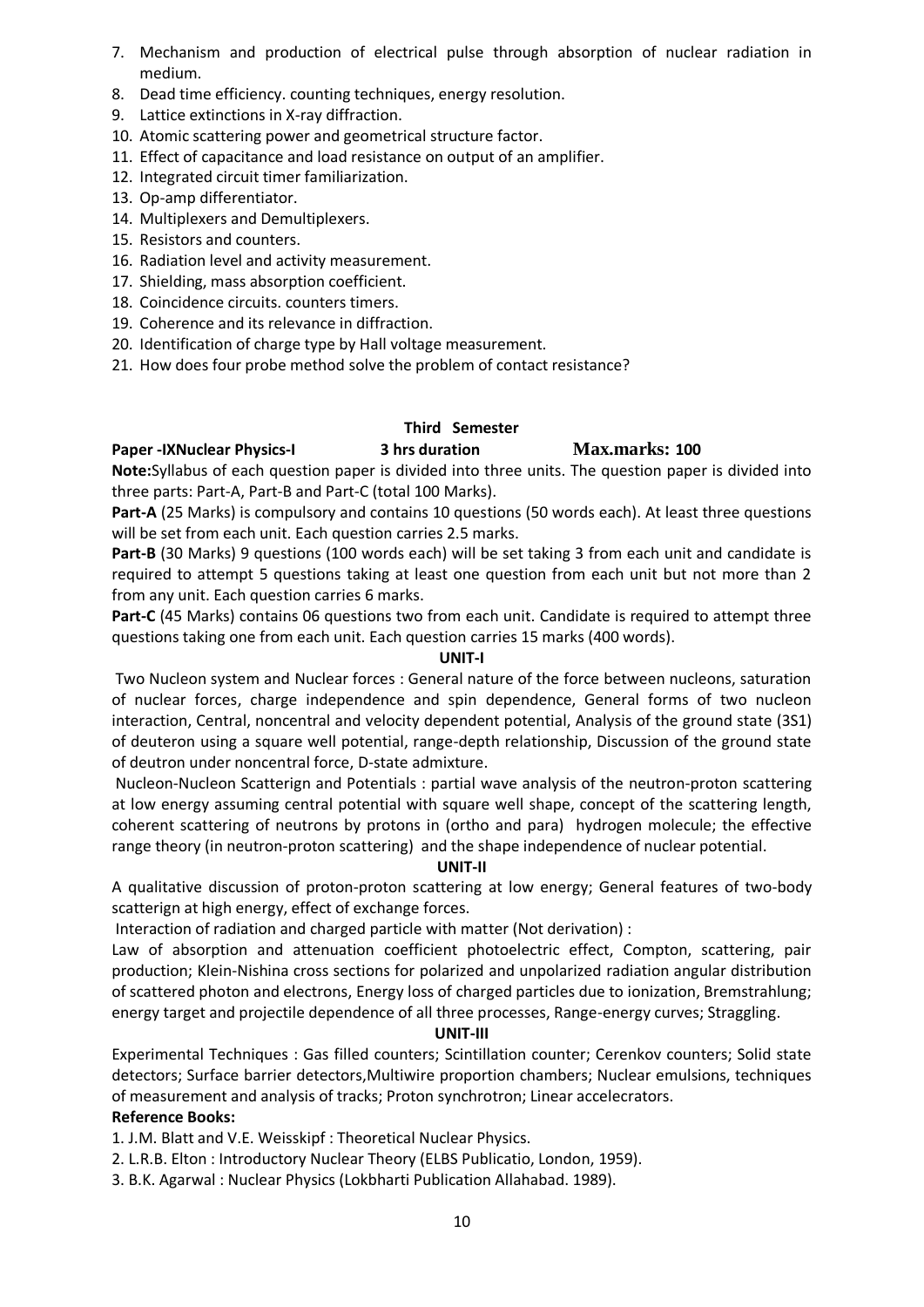- 4. R.R. Roy and B.P.Nigam : Nuclear Physics (Willey -Easter, 1979).
- 5. M.A. Preston & R.K. Bhaduri : Structure of the Nucleus (Addition-Wesley, 1975).
- 6. R.M. Singru : Introductory Experimental Nuclear Physics.
- 7. England- Techniques on Nuclear Structure (Vol I).
- 8. R.D. Evans : The Atomic Nucleus (Mc Graw Hills, 1955)
- 9. H. Enge. Introduction Nuclear Physics (Additon-Wesley, 1970).
- 10. W.E. Burcham : Elements of Nuclear Physics (ELBS. Longma
- 11. B.L. Cohen : Concept of Nuclear Phsyics (Tata McGraw Hills, 1988).
- 12. E. Segre : Nuclei and Particles (Benjamin, 1977).
- 13. I. Kaplan : Nuclear Physics (Addison Wesley, 1963).

# **Paper -XStatistical And Solid State Physics3 hrs duration Max. marks: 100**

**Note:**Syllabus of each question paper is divided into three units. The question paper is divided into three parts: Part-A, Part-B and Part-C (total 100 Marks).

**Part-A** (25Marks) is compulsory and contains 10 questions (50 words each). At least three questions will be set from each unit. Each question carries 2.5 marks.

**Part-B** (30 Marks) 9 questions (100 words each) will be set taking 3 from each unit and candidate is required to attempt 5 questions taking at least one question from each unit but not more than 2 from any unit. Each question carries 6 marks.

**Part-C** (45 Marks) contains 06 questions two from each unit. Candidate is required to attempt three questions taking one from each unit. Each question carries 15 marks (400 words).

#### **UNIT-I**

Basic Principles, Canonical and Grand Canonical ensembles : Concept of statistical distribution, phase space, density of states , systems and ensemble, entropy in statistical mechanics Connection between thermodynamic and statistical quantities micro canonical ensemble, equation of state, specific hear and entropy of a perfect gas, using microcanonical ensemble.

Canonical ensemble, thermodynamic functions for the canonical ensemble, calculation of means values, energy fluctuation in a gas, grand canonical ensemble, thermodynamic functions for the grand canonical ensemble, density fluctuations.

# **UNIT-II**

Partition functions and Statistics : Partition functions and properties, partition function for an ideal gas and calculation of thermodynamic quantities, Gibbs Paradox, validity of classical approximation, determination of translational, rotational an vibration contributions to the partition function of an ideal diatomic gas. Specific heat of a diatomic gas, ortho and para hydrogen.

Identical particles and symmetry requirement, difficulties with Maxwell-Boltzmann statistics, quantum distribution functions, Bose Einstein and Fermi-Dirac statistics and Planck's formula, Bose Einstein condensation, liquid He4 as a Boson system, quantization of harmonic oscillator and creation and annihilation of phonon operators, quantization of fermion operators.

# **UNIT-III**

Theory of Metals : Fermi-Dirac distribution function, density of states, temperature dependence of Fermi energy, specific heat, use of Fermi-Dirac statistics in the calculation of thermal conductivity and electrical conductivity, Drude theory of light absorption in metals.

Band Theory : Bloch theorem, Kronig Penney model, effective mass of electrons, Wigner-Seitz approximation, NFE model, tight binding method and calculation of density for a band in simple cubic lattice, pseudo potential method.

# **Reference Books :**

- 1. Huang : Statistical Mechanics
- 2. Reif : Fundamentals of Statistical and Thermodynamical Physics.
- 3. Rice : Statistical mechanics and Thermal Physics.
- 4. Kittel :Elementray statistical mechanics.
- 5. Kittel : Introduction to solid state physics.
- 6. Palteros : Solid State Physics.
- 7. Levy : Solid State Physics.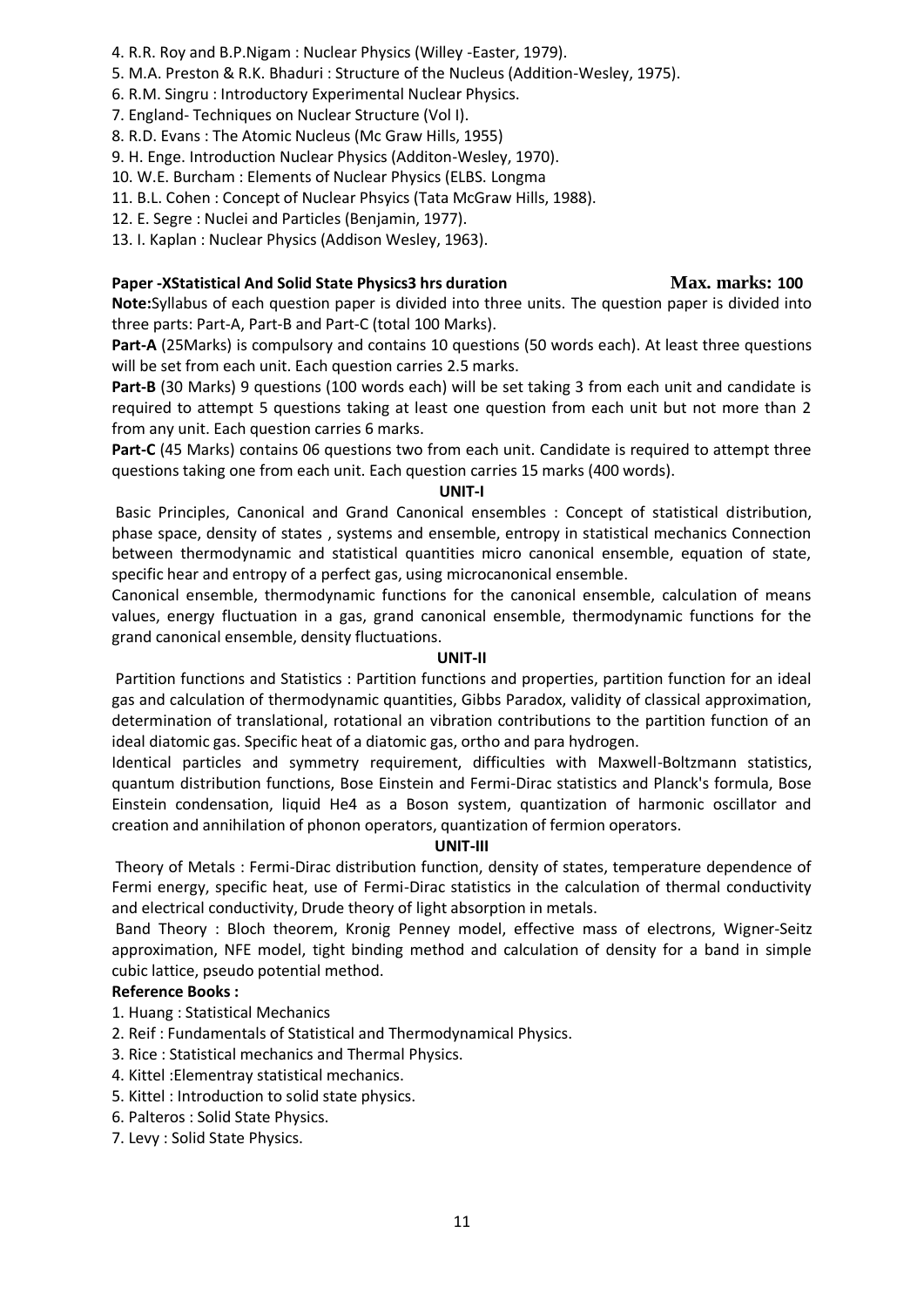**Note:**Syllabus of each question paper is divided into three units. The question paper is divided into three parts: Part-A, Part-B and Part-C (total 100 Marks).

**Part-A** (25 Marks) is compulsory and contains 10 questions (50 words each). At least three questions will be set from each unit. Each question carries 2.5 marks.

**Part-B** (30 Marks) 9 questions (100 words each) will be set taking 3 from each unit and candidate is required to attempt 5 questions taking at least one question from each unit but not more than 2 from any unit. Each question carries 6 marks.

Part-C (45 Marks) contains 06 questions two from each unit. Candidate is required to attempt three questions taking one from each unit. Each question carries 15 marks (400 words).

# **UNIT-I**

Approximation Methods for Stationary States: Time-Independent Perturbation Theory ,Nondegenerate Perturbation Theory ,Degenerate Perturbation Theory ,The Variational Method, The Wentzel–Kramers–Brillouin Method ,General Formalism ,Bound States for Potential Wells with No Rigid Walls ,Bound States for Potential Wells with One Rigid Wall ,Bound States for Potential Wells with Two Rigid Walls, Tunneling through a Potential Barrier

# **UNIT-II**

Time-Dependent Perturbation Theory: The *Schrödinger* Heisenberg and Interaction Picture ,Time-Dependent Perturbation Theory , Transition Probability for a Constant and Harmonic Perturbation ,Adiabatic and Sudden Approximations , ,Interaction of Atoms with Radiation ,Classical Treatment of the Incident Radiation ,Quantization of the Electromagnetic Field ,Transition Rates for Absorption and Emission of Radiation ,Transition Rates within the Dipole Approximation ,The Electric Dipole Selection Rules ,Spontaneous Emission

# **UNIT-III**

Scattering Theory ,Scattering and Cross Section ,Connecting the Angles and Cross Sections in the Lab and CM frames ,Scattering Amplitude of Spinless Particles, Scattering Amplitude and Differential Cross Section ,The Born Approximation,Partial Wave Analysis, Partial Wave Analysis for Elastic and Inelastic Scattering ,Scattering of Identical Particles

# . **Reference Books :**

1. Ashok Das and A.C. Milissiones : Quantum mechanics - A Modern Approach (Garden and Breach Science Publishers).

2. Eugen Merzbacher : Quantum Mechanics, Second Edition (John Wiley and Sons).

3. Bjorken and Drell : Relativistic Quantum Mechanics (McGraw-Hill)

# **Paper -XII Elective paper**

-Anyone out of the following special papers

# **XII (a) Microwave Electronics 3 hrs duration Max. marks: 100**

**Note:**Syllabus of each question paper is divided into three units. The question paper is divided into three parts: Part-A, Part-B and Part-C (total 100 Marks).

**Part-A** (25 Marks) is compulsory and contains 10 questions (50 words each). At least three questions will be set from each unit. Each question carries 2.5 marks.

**Part-B** (30 Marks) 9 questions (100 words each) will be set taking 3 from each unit and candidate is required to attempt 5 questions taking at least one question from each unit but not more than 2 from any unit. Each question carries 6 marks.

**Part-C** (45 Marks) contains 06 questions two from each unit. Candidate is required to attempt three questions taking one from each unit. Each question carries 15 marks (400 words).

# **UNIT-I**

Introduction to Microwaves and its frequency spectrum,Application of Microwaves. Wave guides:

(a)Rectangular wave guides: Wave equation and its solutions,TE& TM modes. Dominant mode and choice of waveguide dimensions,Method of excitation of wave guide.

(b) Circular waveguide: : Wave equation and its solutions, ,TE, TM & TEM modes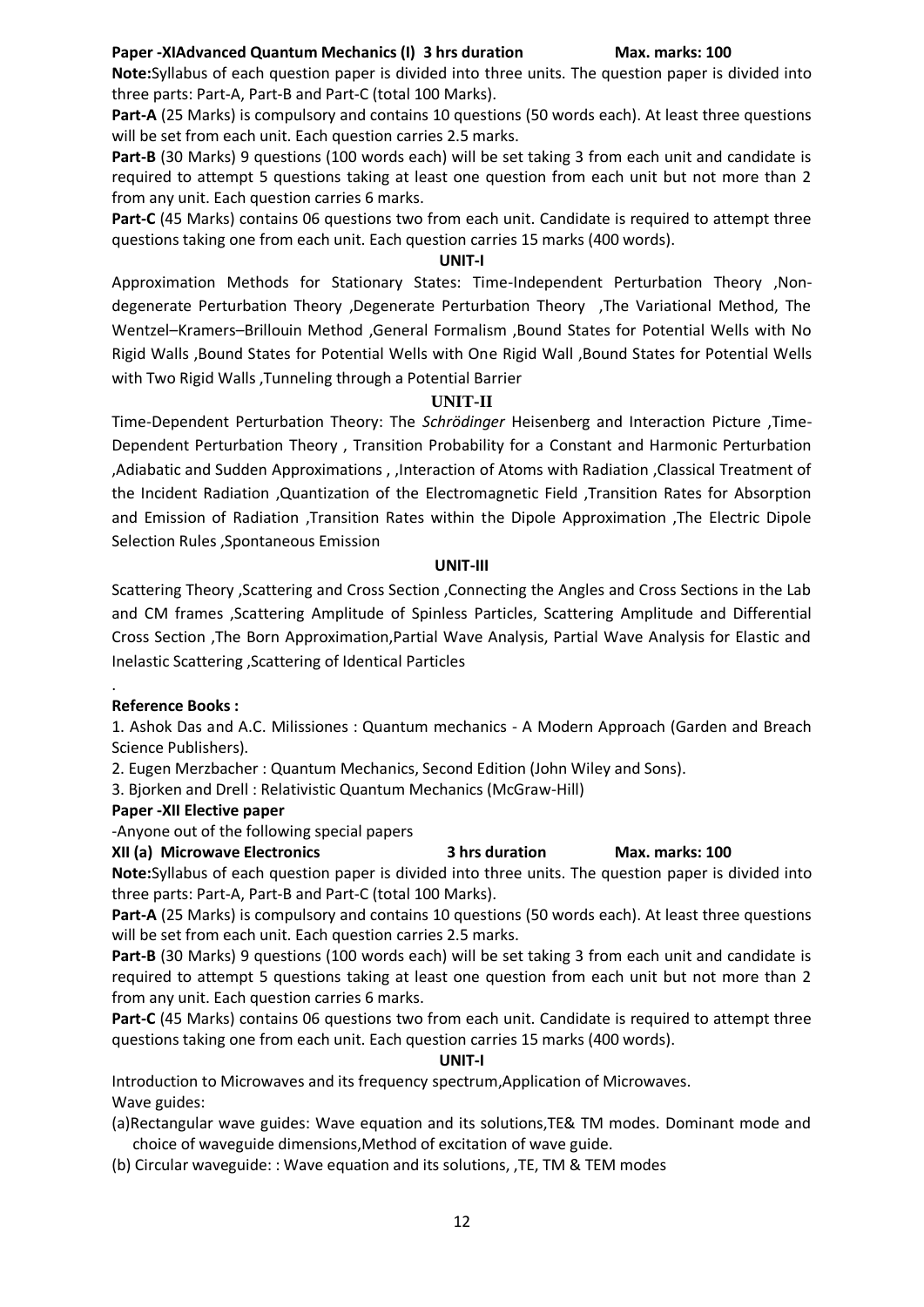- (c)Attenuation:Cause of attenuation in waveguides, wall current & derivation of attenuation constant. Q of the waveguide
- (d) Resonators : Resonant modes of rectangular &cylindricalcavity resonators, Q of the cavityresonators, Introduction to microstrip and dielectricresonators

# **UNIT-II**

Microwave Communications: Advantages and disadvantages of microwave transmission , loss in free space, propagation of microwaves, atmospheric effects on propogation, Fresenl's zone problem, ground reflection, fading sources, detectors, components, antennas used in microwave communication system.

Ferrites: microwave propogation in ferrites,Faraday rotation, devices employing Faraday rotation(isolator,gyrator,circulator). Introduction to single crystal ferromagnetic resonators, YIG tuned solid state resonators.

# **UNIT-III**

Radar systems: Radar block diagram,operationradar,frequencies pulse considerations, radar range equation. Minimum detectablesignal receivernoise signal to noise ratio. Integration of radar pulses,

Radar cross section, Pulse repetition frequency, Antennas parameters, system losses and propogationlosses, radar transmitters,receivers antennas,displays.

Microwave components: waveguide microwave junctions,scattering parameters of various microwave tea junctions, directional couplers,waveguide joints ,coupling probe and coupling loops. **Reference Books:**

- 1. Introduction to Microwave theory by Atwater(McGraw-Hill)
- 2. Microwaves by M.L. Sisodia& Vijay Laxmi Gupta
- 3. Microwave Principles by H.J. Reich (CBS)
- 4. Antenna Theory Part-I by R.E.Collinn& F.J. Zucker

# **Paper-XII (b) Solid State electronics: 3 hrs duration Max. marks: 100**

**Note:**Syllabus of each question paper is divided into three units. The question paper is divided into three parts: Part-A, Part-B and Part-C (total 100 Marks).

**Part-A** (25 Marks) is compulsory and contains 10 questions (50 words each). At least three questions will be set from each unit. Each question carries 2.5 marks.

**Part-B** (30 Marks) 9 questions (100 words each) will be set taking 3 from each unit and candidate is required to attempt 5 questions taking at least one question from each unit but not more than 2 from any unit. Each question carries 6 marks.

**Part-C** (45 Marks) contains 06 questions two from each unit. Candidate is required to attempt three questions taking one from each unit. Each question carries 15 marks (400 words).

# **UNIT-I**

**Semiconductor Materials and Carrier Transport in Semiconductors:** Energy Bands, Intrinsic carrier concentration. Donors and Acceptors. Direct and Indirect band semiconductors. Elemental(Si) and compound semiconductors (GaAs). Doping Calculation of Fermi level and conductivity of semiconductors.

# **UNIT-II**

Carrier Drift, Carrier Diffusion, continuity equation. Ambipolar transport carrier Injection, Generation Recombination Processes-Direct, Indirect band gap semiconductors.Band to band trap assited and auger recombination, low and high injection.Quasi Fermi levels. Minority Carrier life time, Drift and diffusion of Minority carrier (Haynes-Shockley Experiment)

**Semiconductor surfaces:** Surface charge barriers, surface recombination. Amorphous semiconductors. Mobility edge band tails and dangling band states.

# **UNIT-III**

**Junction Devices:** Basic fabrication steps. Diffusion of Impurities, thermal diffusion, constant total Dopant diffusion, ion implantation. Need for junctions. Junction Devices (i) p-n junction-Energy Band diagrams for homo and hetro junctions.Current flow mechanism inp-n junction.effect of indirect and surface recombination currents on the forward biased diffusion current, diode ideality factor, Breakdown mechanisms. p-n junction diodes-rectifiers(high frequency limit), ac response, diffusion capacitance, switching properties, P-I-N Diode.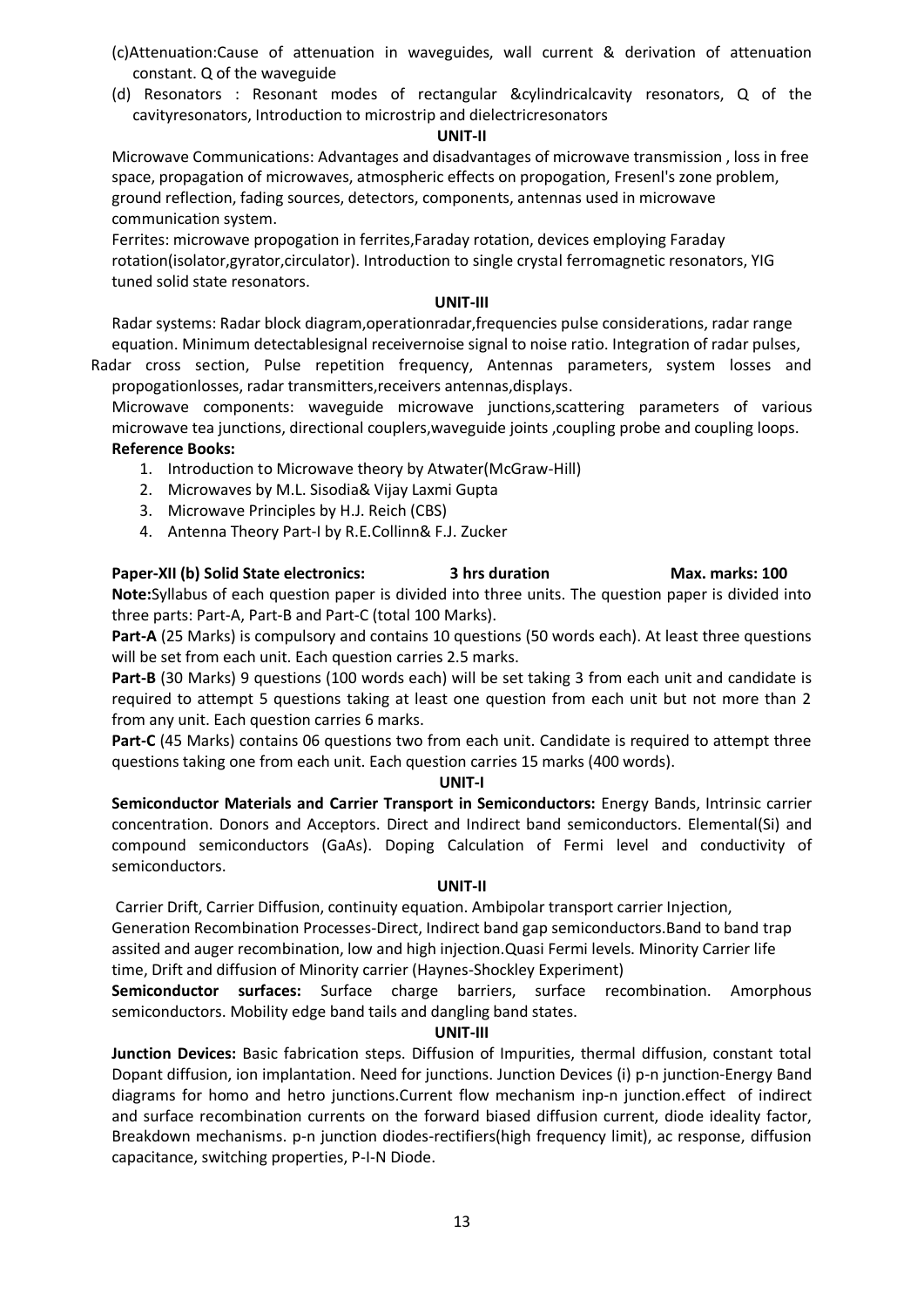# **Reference Books:**

- 1. K. Seeger: Semiconductor Physics Springer Verlag.
- 2. John, P. Mckelvy: Solid State and Semiconductor Physics, Harper and Row.
- 3. A.G. Milnes: Semi-conductor Devices and Integrated Electronics, Von Non
- 4. S.M.Sze: Physic of Semiconductor Devices Wiley.
- 5. S. M. Sze VLSI Technology.

# **Paper- XII (c)Plasma physicsI 3 hrs duration Max. marks: 100**

**Note:**Syllabus of each question paper is divided into three units. The question paper is divided into three parts: Part-A, Part-B and Part-C (total 100 Marks).

**Part-A** (25 Marks) is compulsory and contains 10 questions (50 words each). At least three questions will be set from each unit. Each question carries 2.5 marks.

**Part-B** (30 Marks) 9 questions (100 words each) will be set taking 3 from each unit and candidate is required to attempt 5 questions taking at least one question from each unit but not more than 2 from any unit. Each question carries 6 marks.

**Part-C** (45 Marks) contains 06 questions two from each unit. Candidate is required to attempt three questions taking one from each unit. Each question carries 15 marks (400 words).

# **UNIT-I**

Basic properties and occurrence.Definition of plasma.Criterla for plasma behaviour, Plasma oscillation.Quasineutrality and Debye Shielding.The plasma parameter.natural occurrence of plasmas. Astrophysical plasmas.Plasma in Magnetosphere and ionosphere.Plasma production and diagnostics.Thermal ionization.Saha equation.Brief discussion of methods of laboratory plasma production. Steady stage glow discharge, microwave breakdown and induction discharge, Double Plasma Machine. Elementary ideas about plasma diagnostics.Electrostatic and magnetic probes.

# **UNIT-II**

Charged particle motion and drifts, Guiding centre motion of a charges particle. Motion in (i) uniform electric and magnetic field (i) gravitational and magnetic fields. Motion in non-uniform magnetic field (i) grad B perpendicular to B, grad B drift and curvature drift (ii) grade B parallel to B and principle of magnetic mirror. Motion in non-uniform electric field for small Larmour radius. Time varying electric field and polarization drift. Time varying magnetic field adiabatic invariance of magnetic moment.

# **UNIT-III**

Plasma fluid equations fluid equations; Conventive derivativeTwo fluid and single fluid equations. Fluid drifts perpendicular to B diamagnetic drift.

Diffusion and Resistivity : Collision and diffusion parameters. Decay of a plasma by diffusion, ambipolar diffusion. Diffusion across magnetic field.Collision in fully ionized plasma. Plasma resistivity Diffusion in fully ionized plasmas. Solution of Diffusion equation.

Equilibrium and stability :Hydromagneticequilibriu. Concept of magnetic pressure.Equilibrium of a cylindrical pinch.The Bennet pinch. Diffusion of magnetic field into a plasma. Classification of instabilities. Two stream instability. The gravitational instability Resistive drift waves.

# **ReferennceBooks :**

1. F.F. Chen : An Introduction to Plasma Physics (Plenum Press) 1977.

- 2. R.C. Davidson : Methods in Non-linear Plasma Theory (Academy Press) 1972.
- 3. W.B. Kunkel : Plasma Physics in Theory and Application (Mc Graw Hill)1966.
- 4. J.A. Bittencoms : Fundamentals of Plasma Physics (Pergamons Press. 1986.

# **Paper- XII (d) Energy Studies –I 3 hrs duration Max.marks: 100**

**Note:**Syllabus of each question paper is divided into three units. The question paper is divided into three parts: Part-A, Part-B and Part-C (total 100 Marks).

**Part-A** (25 Marks) is compulsory and contains 10 questions (50 words each). At least three questions will be set from each unit. Each question carries 2.5 marks.

**Part-B** (30 Marks) 9 questions (100 words each) will be set taking 3 from each unit and candidate is required to attempt 5 questions taking at least one question from each unit but not more than 2 from any unit. Each question carries 6 marks.

**Part-C** (45 Marks) contains 06 questions two from each unit. Candidate is required to attempt three questions taking one from each unit. Each question carries 15 marks (400 words).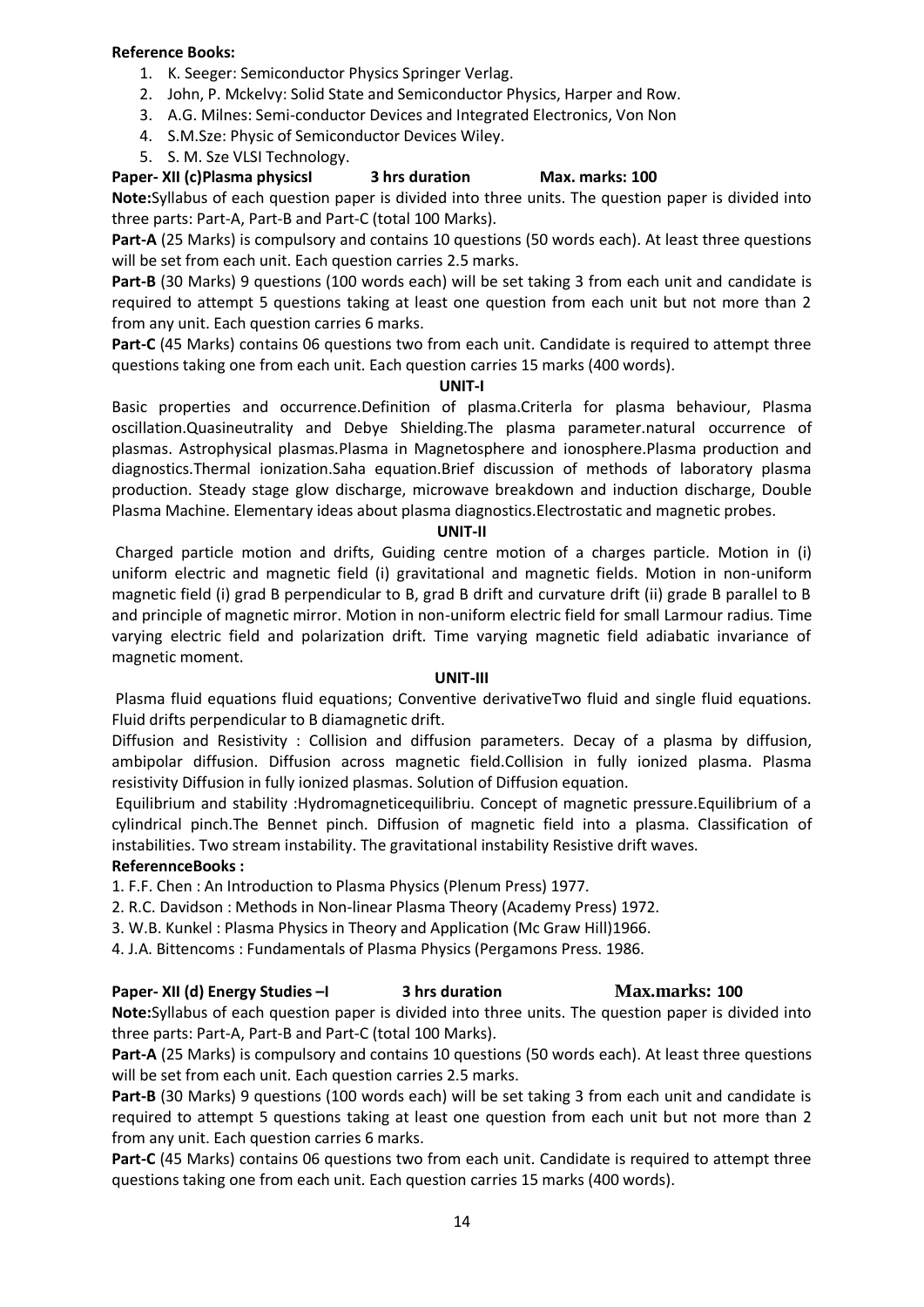#### **UNIT-I**

Solar Energy : Fundamentals of photovoltaic Energy Conversion Physics and Material Properties Basic to Photovoltaic Energy Conversion : Optical properties o Solids. Direct and indirect transition semiconductors, interrelationship between absorption coefficients and band gap recombination of carriers.

Types of Solar Cells, p n junction solar cell, Transport Equation, Current Density, open circuit voltage and short circuit current, Brief descriptions

of single crystal silicon and amorphous silicon solar cells, elementary ideas of advanced solar cells e.g. Tandem Solar Cells. solid Liquid Junction Solar Cells, Nature of Semiconductor, Electrolyte Junction, Pricniples ofPhotoelectrochemcial solar Cells.

# **UNIT-II**

Hydrogen Energy : Relevance in depletion of fossil fuels and enviromnental considerations. Hydrogen Production : Solar Hydrogen through Photoelectrolysis and Photocatalytic process. Physics and material characteristics for production of Solar Hydrogen. Storage of Hydrogen : Brief discussion of various storage processes, special features of solid state hydrogen storage materials, structuraland electronic characteristics of storage materials. New Storage Modes.

#### **UNIT-III**

Safety and Utilisation of Hydrogen : Various factors relevant to safety, use of Hydrogen as Fuel, Use in Vehicular transport, Hydrogen for Electricity Generation, Fuel Cells, Elementary concepts of other Hydrogen Based devices such as Air Conditioners and Hydride Batteries. Other Renewable Clean Energies : Elements of Solar Thermal Energy, Wind Energy and Ocean Thermal Energy Conversion. **Reference Books:**

1. Fonash : Solar Cell Devices - Physics.

2. Fahrenbruch&Bube : Fundamentals of Solar Cells Photovoltatic Solar Energy.

3. Chandra :Photoelectrochemical Solar Cells.

4. Winter &Nitch (Eds.) : Hydrogen as an Energy Carrier Technologies System Economy.

# **Fourth Semester**

# **Paper -XIII NUCLEAR PHYSICS-II 3 hrs duration Max. marks: 100**

**Note:**Syllabus of each question paper is divided into three units. The question paper is divided into three parts: Part-A, Part-B and Part-C (total 100 Marks).

**Part-A** (25 Marks) is compulsory and contains 10 questions (50 words each). At least three questions will be set from each unit. Each question carries 2.5 marks.

**Part-B** (30 Marks) 9 questions (100 words each) will be set taking 3 from each unit and candidate is required to attempt 5 questions taking at least one question from each unit but not more than 2 from any unit. Each question carries 6 marks.

**Part-C** (45 Marks) contains 06 questions two from each unit. Candidate is required to attempt three questions taking one from each unit. Each question carries 15 marks (400 words).

#### **UNIT-I**

Nuclear Shell Model: Single particle and collective motions in nuclei. Empirical evidences of magic numbers, Assumptions and justification of the shell model.Average shell potential, spin orbit coupling; single particle wave functions and level sequence; magic numbers, shell model predictions for ground state parity, angular momentum, magnetic dipole and electric quadrupole moments and their comparison with experimental data; configuration mixing; Nuclear isomerism.

Collective nuclear deformation-rotational and vibrational modes.Generalized nuclear deformation and Nielsson model.

#### **UNIT-II**

Nuclear Gamma and Beta decay : Electric and magnetic multipole moments and gamma decay probabilities in nuclear system (no derivations) Reduced transition probability, Selection rules, Internal conversion and zero-zero transition. General characteristics of weak interaction; nuclear beta decay, and lepton caputre; electron energy spectrum and Fermi-Kurie plot; Fermi theory of beta decay (parity conserved selection rules Fermi and Gamow-Teller) for allowed transitions; ftvalues; Forbidden transitions; Experimental verification of parity violation; The V-A interaction and experimental verification.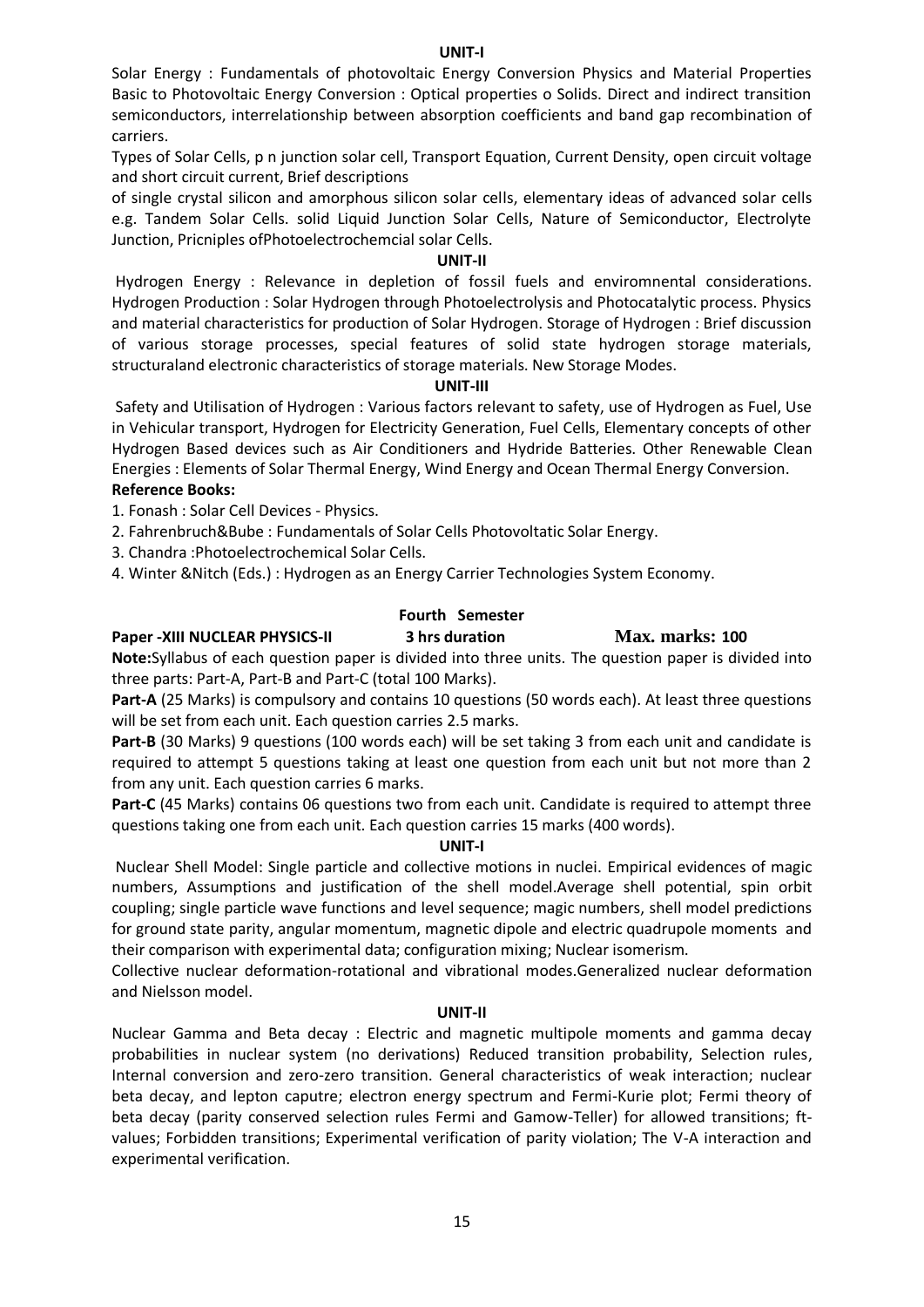#### **UNIT-III**

Nuclear Reactions: Theories of Nuclear Reactions; Partial wave analysis of reaction Cross section; Compound nucleus formatin and breakup; Resonance scattering and reaction-Breit-Wigner dispersion formula for s-waves(  $l = 0$ ), continuum cross section; Statistical theory of nuclear reactions; The optical model, Stripping and pick-up reactions .

# **Reference Books :**

1. M.A. Preston and R.K. Bhaduri : Structure of Nucleus, Addision Wesley,. 1975.

2. R.R. Roy and B.P.It Nigam, Nuclear Physics, Wiley-Eastern. 1979.

3. L.R.B. Elton: Introductory Nuclear Theory, ELeBS Pub. London, 1959.

4. B.K. Agrawal : Nuclear Physics. LokbharatiPublt., Allahabad 1989.

5. M.K. Pal-Nuclear Structure, Affiliated East-West Press, 1982.

6. J.B. Blatt and V.F. Weisskopf-Theoretical.Nuclear Physics.

7. H. Enge. : Introduction to Nuclear Physics, Addison - Wesley, 1970.

8. B.L. Cohen-concept of Nuclear Physics, Tata McGraw Hill, 1988.

9. W.E. Burchema - element of Nuclear Physics, ELBS, Longman, 1988.

10. R.D. Evans : The Atomic Nucleus, Mc Graw Hill, 1955.

11. E. Segre Nuclei and Particles, Benjamin, 1977.

Paper - XIVSOLID STATE PHYSICS 3 hrs duration 100 marks Note: Syllabus of each question paper is divided into three units. The question paper is divided into three parts: Part-A, Part-B and Part-C (total 100 Marks).

Part-A (25 Marks) is compulsory and contains 10 questions (50 words each). At least three questions will be set from each unit. Each question carries 2.5 marks.

Part-B (30 Marks) 9 questions (100 words each) will be set taking 3 from each unit and candidate is required to attempt 5 questions taking at least one question from each unit but not more than 2 from any unit. Each question carries 6 marks.

Part-C (45 Marks) contains 06 questions two from each unit. Candidate is required to attempt three questions taking one from each unit. Each question carries 15 marks (400 words).

**Unit I**

**Crystal structure**: periodic arrays of atoms, fundamental types of lattices, index system for crystal planes, simple crystal structures, symmetry operations, Bravais lattices, point groups, Miller indices and reciprocal lattice, Bragg and von Laue diffraction, geometrical structure factor and intensity for SC,BCC and FCC

**crystal vibrations** Lattice vibration and thermal properties: harmonic approximation, monatomic and diatomic lattices, Brillouin zone, phase and group velocities, density of states, acoustic and optical modes, quantization of linear chain, phonons, crystal momentum,

# **Unit II**

**Imperfection in solids**: Point, line planer and defects, colour centers, F- Centre

And aggregate centers in alkali halides

**Semiconductors:** Intrinsic and extrinsic semiconductors, mobility and electrical conductivity, Fermi level, Law of mass action, calculation of impurity conductivity,

Ellipsoidal energy surfaces in Si and Ge, Hall Effect, recombination mechanism,

Optical transitions and Shockley Read theory, excitons, photoconductivity, photo Luminescence.

# **Unit III**

**Magnetism:**Larmor diamagnetism, paramagnetism, Curie Langevin classicaltheory, Quantum theory of paramagnetism, susceptibility of rare and transitionmetals, Ferromagnetism:Domain theory, Weiss molecular field and exchange integral,spin waves, , Bloch Walls, Anti ferromagnetism, Ferrites, Magnons, magneticresonance, Nuclear magnetic resonance, magnetic materials.

**Superconductivity:** experimental results - Meissner effect, Thermal properties, isotope effect, microwave and infrared properties, flux quantization, electron phonon interaction, microscopic theory of superconductivity,

Reference Books :

1. Kittel : Introduction to Solid State Physics, 5th Edition (John Wiley).

2. Levy-Solid State Physics.

3. Patterson - Solid State Physics.

4. Mckelvy - Solid State and Semi-conductor Physics.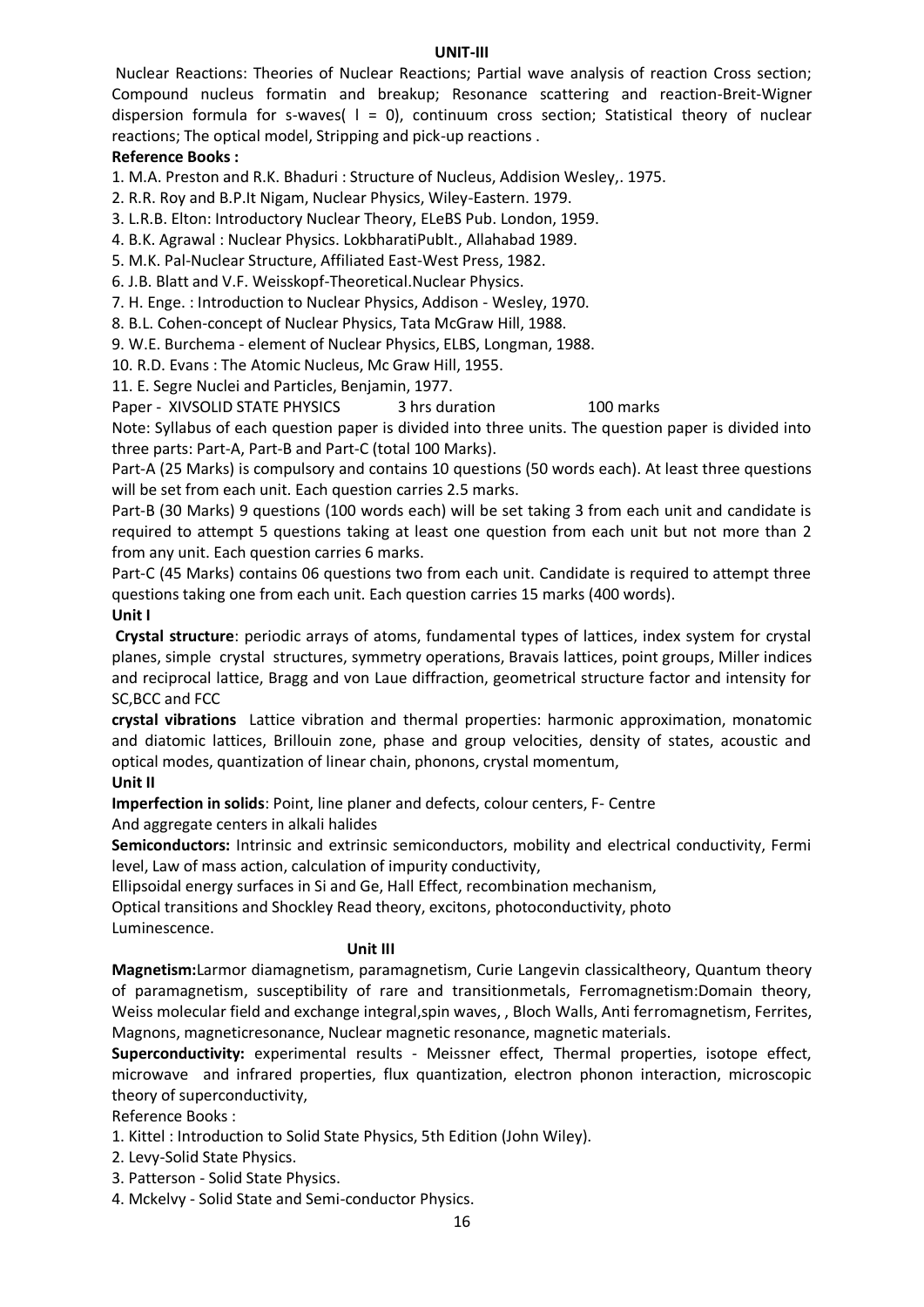# **Paper -XV Advanced Quantum Mechanics (II) 3 hrs duration Max. marks: 100**

**Note:**Syllabus of each question paper is divided into three units. The question paper is divided into three parts: Part-A, Part-B and Part-C (total 100 Marks).

**Part-A** (25 Marks) is compulsory and contains 10 questions (50 words each). At least three questions will be set from each unit. Each question carries 2.5 marks.

**Part-B** (30 Marks) 9 questions (100 words each) will be set taking 3 from each unit and candidate is required to attempt 5 questions taking at least one question from each unit but not more than 2 from any unit. Each question carries 6 marks.

**Part-C** (45 Marks) contains 06 questions two from each unit. Candidate is required to attempt three questions taking one from each unit. Each question carries 15 marks (400 words).

#### **UNIT-I**

Relativistic Formulation and Dirac Equation :Attempt for relativistic formulation of quantum theory, The Klein-Gordon equation, Probability density and probability current density, solution free particle K.G. equation in momentum representation, interpretation of negative probability density and negative energy solutions. Dirac equation for a free particle, properties of Dirac matrices and algebra of gamma matrices, non-relativistic correspondence of the Pauli equation (inclusive of electromagnetic interaction). Solution of the free particle Dirac equation, orthogonality and completeness relations for Dirac spinors, interpretation of negative energy solution and hole theory.

#### **UNIT-II**

Symmetries of Dirac Equation : Lorentz covariance of Dirace equation, proof of covariance and derivation of Lorentz boost and rotation matrices for Dirac spinors, Projection operators involving four momentum and spin, Parity (P), charge conjugation (C), time reversal (T) and CPT operators for Dirac spinors. Bilinear covariants and their transformations, behaviourunder Lorentz transformation, P.C,T and CPT. expectation values of coordinate and velocity involving only positive energy solutions and the associated problems, inclusion of negative energy solution, Zitterbewegung, Klein paradox.

#### **UNIT-III**

The Quantum Theory of Radiation : Classical radiation field, transversality condition, Fourier decomposition and radiation oscillators, Quantization of radiation oscillator, creation, annihilation and number operators, photon states, photon as a quantum mechanical excitations of the radiation field, fluctuations and the uncertainty relation, validity of the classical description, matrix element for emission and absorption, spontaneous emission in the dipole approximation.

# **Reference Books :**

1[.Nouredine Zettili](https://www.chegg.com/homework-help/nouredine-zettili-author) -----Quantum Mechanics: Concepts and Applications

2. Ashok Das and A.C. Milissiones : Quantum mechanics - A Modern Approach (Garden and Breach Science Publishers).

3. Eugen Merzbacher : Quantum Mechanics, Second Edition (John Wiley and Sons).

4. Bjorken and Drell : Relativistic Quantum Mechanics (McGraw-Hill)

# **Paper -XVI Elective paper-**

Anyone out of the following special papers **3 hrs duration Max.marks: 100** Paper-XVI (a) **Microwave Electronics**(**Only for students who opted Paper XII (a) in third semester**) **3 hrs duration Max.marks: 100** 

**Note:**Syllabus of each question paper is divided into three units. The question paper is divided into three parts: Part-A, Part-B and Part-C (total 100 Marks).

**Part-A** (25 Marks) is compulsory and contains 10 questions (50 words each). At least three questions will be set from each unit. Each question carries 2.5 marks.

**Part-B** (30 Marks) 9 questions (100 words each) will be set taking 3 from each unit and candidate is required to attempt 5 questions taking at least one question from each unit but not more than 2 from any unit. Each question carries 6 marks.

**Part-C** (45 Marks) contains 06 questions two from each unit. Candidate is required to attempt three questions taking one from each unit. Each question carries 15 marks (400 words).

# **UNIT-I**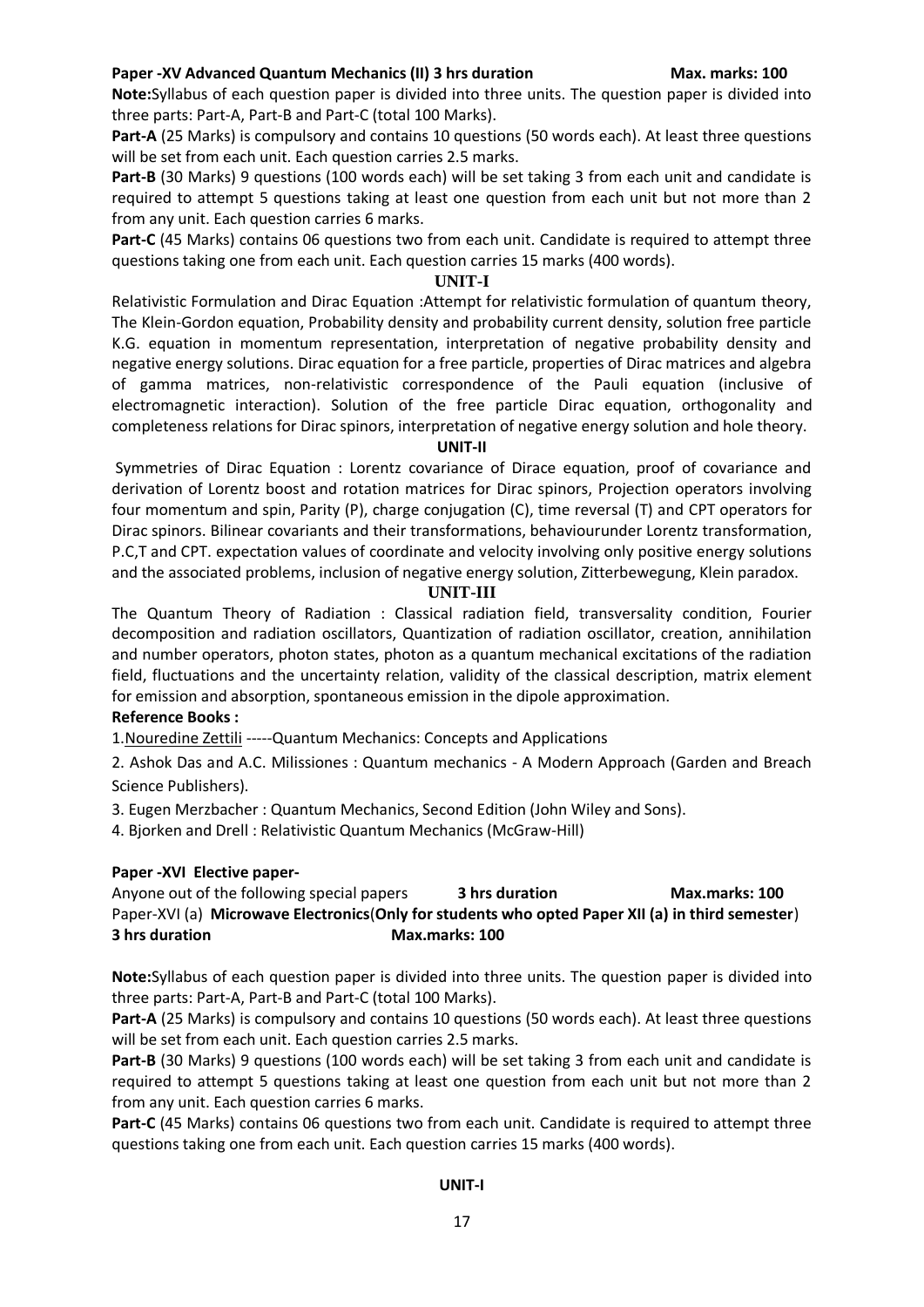Microwave device:Klystrons, Magnetrons and travelling Wave tubes, Velocity modulation, Basic Principal of two cavity Klystrons and Reflex Klystrons. Principal of operation of magnetrons.Helix travelling Wave tube, Wave Modes. Transferred electron devices . Gunn effect, Principal of operation. Mode of operation, Read diod, IMPATT diode, TRAPATT diode.

#### **UNIT-II**

Satellite communications: orbital satellites, geostationary satellites.orbital patterns, look angles, orbital spacing, satellite systems. link modules.

Parametric Amplifier: Varactor, Equation of Capacitance in Linearly graded & abrupt p-n junction, Manley Rowe relations, Parametric up convertor and Negative resistance parametric amplifier, use of circulator, Noise in Parametric amplifiers.

#### **UNIT-III**

Microwave Antennas: Introduction to antenna parameters, Magnetic Currents, Electric and Magnetic current sheet, Field of Huygens's source, Radiation from a slot antenna, open end of a wave guide and electromagnetic Horns. Parabolic reflectors, Lens Antennas.

Microwave Measurements:Microwave Detectors: Power, Frequency, Attenuation, Impedance using Smith Chart, VSWR, Reflectrometer, Directivity, Coupling using direction coupler.(b) Complex permittivity of material & its measurement of Є of Solids, liquids and powders using shift of minima method.

# **Reference Books :**

''Microelectronics'' by Jacob Millman, Mc Graw-Hill International Book Co. New Delhi. 1990.

"Optoelectronics Theory and Practice Edited by Alien thabbal Mc Graw-Hill Book Co. New York.

"Microwaves by K.C. Gupta.Wiley Eastern Ltd. New Delhi 1983.

"Advanced Electroncs Communications systems" by Wayne Tomasi.Phi Edn. Electromagnetic & Radiating Systems: Jorden & Balmain.

# **Paper-XVI(b)Solid State electronics(Only for students who opted Paper XII(b) in third semester) 3 hrs duration** Max.marks: 100

**Note:**Syllabus of each question paper is divided into three units. The question paper is divided into three parts: Part-A, Part-B and Part-C (total 100 Marks).

**Part-A** (25 Marks) is compulsory and contains 10 questions (50 words each). At least three questions will be set from each unit. Each question carries 2.5 marks.

**Part-B** (30 Marks) 9 questions (100 words each) will be set taking 3 from each unit and candidate is required to attempt 5 questions taking at least one question from each unit but not more than 2 from any unit. Each question carries 6 marks.

**Part-C** (45 Marks) contains 06 questions two from each unit. Candidate is required to attempt three questions taking one from each unit. Each question carries 15 marks (400 words).

# **UNIT-I**

**Metal-semiconductor (Schottky) Junction:** Energy band diagram, current flow mechanisms in forward and reverse bias, thermionic and diffusion currents. effect of interface states. Applications of Schottky diodes, (ii) Metal-Oxide Semiconductor (MOS) diodes.Energy band diagram, depletion and inversion layer.High and low frequency capacitance Voltage (c-v) characteristics. Smearing of C-V curve, Flat band shift. Applications of MOS diode.

# **UNIT-II**

**Bipolar Transistor and Thyristors :**General characteristics of BJT, factors controlling current again, frequency performance, switching of bipolar transistors. Basic coincepts of PNPN structures, thyristor turn off and power consideration, triacs.

# **UNIT-III**

# **Microwave Devices:**

Tunnel diode, High field effect in two valley semiconductors transfer electron devices (Gunn diode), Avalanche Transit time devices (Read, Impatt diodes)

**JFETS, MESFFTS and MOSFETS:** JFET Modelling including saturation velocity effects, GaAs MESFET, MOSFET, surface space. charge region under non equilibrium condition, Channel conductance, basic characteristics current, voltage and device parameters.

# **Reference Books:**

- 1. K. Seeger: Semiconductor Physics, Springer Verlag.
- 2. John, P. Mckelvy: Solid State and Semiconductors, Physics, Harper and Row.
- 3. A.G. Milnes: Semi-Conductor Devices and Integrated Electronics, Von Non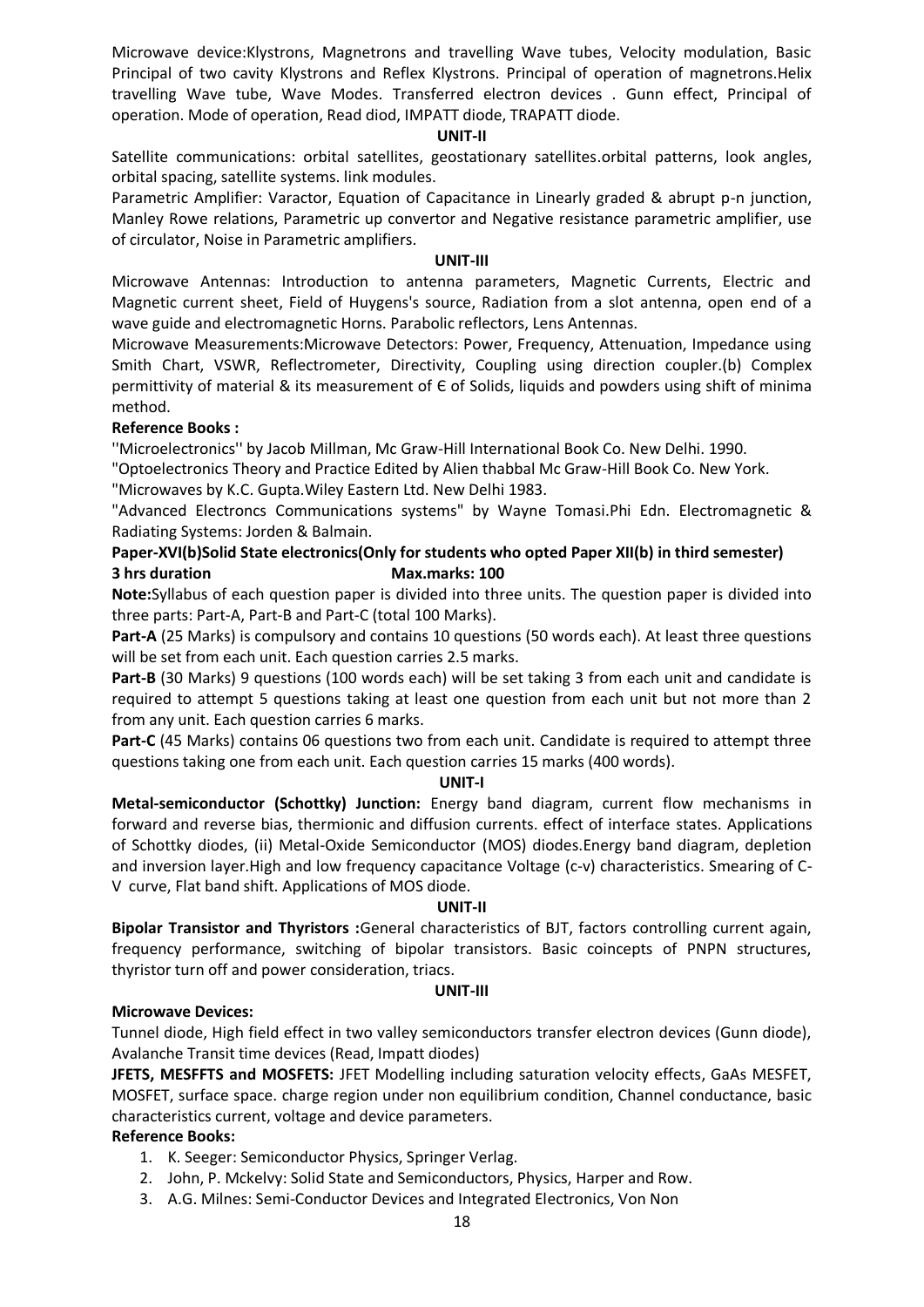- 4. S.M.Sze : Physic of Semiconductor Devices Wiley.
- 5. S.M. Sze: VLSI Technology

# **Paper-XVI (c) Plasma physics-II(Only for students who opted Paper XII (c) in third semester) 3 hrs duration Max.marks: 100**

**Note:**Syllabus of each question paper is divided into three units. The question paper is divided into three parts: Part-A, Part-B and Part-C (total 100 Marks).

**Part-A** (25 Marks) is compulsory and contains 10 questions (50 words each). At least three questions will be set from each unit. Each question carries 2.5 marks.

Part-B (30 Marks) 9 questions (100 words each) will be set taking 3 from each unit and candidate is required to attempt 5 questions taking at least one question from each unit but not more than 2 from any unit. Each question carries 6 marks.

**Part-C** (45 Marks) contains 06 questions two from each unit. Candidate is required to attempt three questions taking one from each unit. Each question carries 15 marks (400 words).

# **UNIT-I**

Waves in plasma : Electron plasma waves. Ion Waves, Electrostatic electron oscillations perpendicular to B, upper hybride oscillations. Electrostatic ion waves perpendicular to B, ion cyclotron waves, Lower hybride oscillations. Electromagnetic waves in field free plasma. Electromagnetic waves perpendicular to B. Cut offs and resonances, Electromagnetic waves parallel to magnetic field, Hydromagnetic waves. Magnetosonic waves.

# **UNIT-II**

Kinetic Theory , Boltzmann and Vlasov Equation, Derivation of multifulid equations, Vlasov equation, Linearization of Valsove Maxwell equations. High Frequency plasma waves, Landau damping, A Physical derivation of Landau damping, Low frequency ion acoustic waves, Ion Landau damping.

# **UNIT-III**

Non-linear effects : Non-linear effects in plasmas. The Sagdeov potential, Derivation of KdV equation for ion acoustic waves.Soliton solution in one dimension.elementary ideas about the pondermotive force adn parametric instability. Oscillating two stream instability, Non-linear Landau damping.

Controlled thermonuclear fusion and other plasma applications : Potentials and problems of controlled thermonuclear fusin. Ignition temperature and Lawson criteria.Magnetic confinement.Simple discussion of Tokomak, stellarators, multipoles and Z pinch.Idea about intertial confinement and laser fusion.Methods of plasma heating and problms of fusion. Basic principle and working of MHD power generator, Plasma applications in industry, Plasma torches.

# **Reference Books :**

1. F.F. Chen. : An Introduction to Plasma Physics (Plenum Press) 1974.

2. R.C. Davidson : Methods in Non-linear Plasma Theory (Academic Press) 1972.

3. J.A. Bittencomt : Fundamentals of Plasma Physics (Pergamon Press) 1988

4. C. Uberoi : Introduction to Unmagnetized Plasma (Prentice Hall) 1988.

# **Paper-XVI (d)Energy Studies –II(Only for students opted Paper XII (d) in third semester) 3 hrs duration Max.marks: 100**

**Note:**Syllabus of each question paper is divided into three units. The question paper is divided into three parts: Part-A, Part-B and Part-C (total 100 Marks).

**Part-A** (25 Marks) is compulsory and contains 10 questions (50 words each). At least three questions will be set from each unit. Each question carries 2.5 marks.

**Part-B** (30 Marks) 9 questions (100 words each) will be set taking 3 from each unit and candidate is required to attempt 5 questions taking at least one question from each unit but not more than 2 from any unit. Each question carries 6 marks.

**Part-C** (45 Marks) contains 06 questions two from each unit. Candidate is required to attempt three questions taking one from each unit. Each question carries 15 marks (400 words).

# **UNIT-I**

Heat conduction : Differential equation of heat conduction, Initial and boundary conditions. methods of solving heat conduction problems : separation of variable method for one dimension, The Greens' functions method, Integral transform method for finite and infinite ranges. Problems with and without internal heat generation. Measurement techniques for thermal conductivity and their comparative study (static and dynamic), Guarded not plate method, Thermal probe, parallel wire.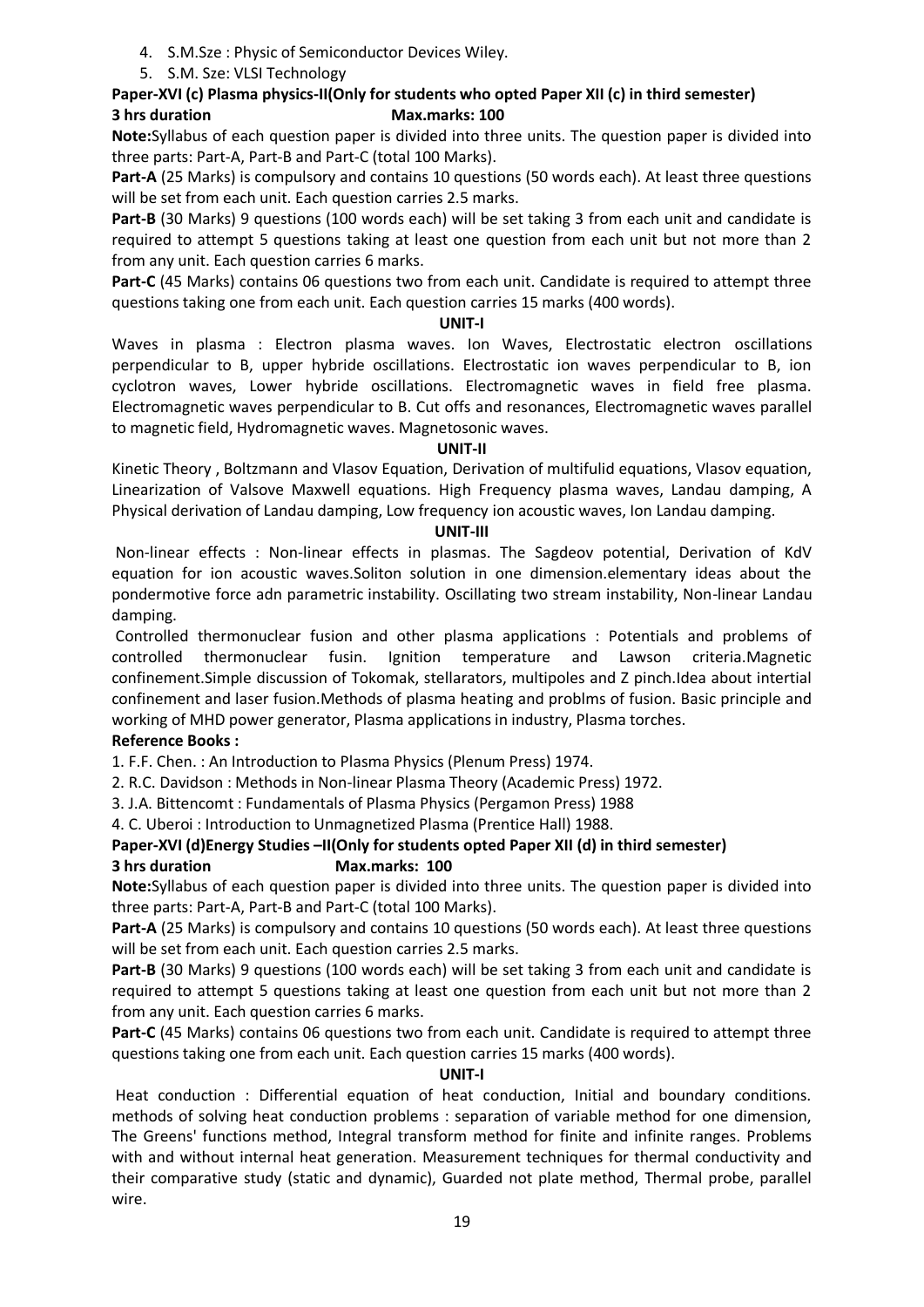Convective and Radiative Heat Transfer : Theory of convective heat transfer, Laminar and turbulent flow, Boundary layer theory. Heat exchangers : basic thermal sign methods. Heat pipes, Design considerations. Applications of heat pipes.Direct and diffused thermal radiation.Radiative properties of real surfaces.Radiation exchange between surfaces.Atmospheric attenuation, solar radiation measurements solar radiation geometry.

#### **UNIT-II**

Solar Energy collectors : Flat Plate solare energy collectors. Selective absorber surfaces.Transparent plates.Collector energy losses.Thermal analysis of collectors.Air heating collectors.Collector performance testing.Concentrating collectors.Thermal analysis of concentrating collectors.Tracking requirements.

#### **UNIT-III**

Thermal Energy Storage and Solar Thermal Devices : Storage of solar energy. Water storage. Stratification fo water storage, Packed bed storage. Phase change storage. Solar pond.Chemical storage.Solar space conditioning- Energy requirements in buildings, Passive system architecture, Performance and design; coiling processes. Vapor compression refrigeration cycle, Absorption refrigeration cycel, Performance of solar absorption air conditioning. Solar energy process economics.

# **ReferenceBooks :**

1. Heat Condution : M. NecatiOzisik-John Wiley & Sons.

2. Hand Book of Heat transfer Application : Edited by Warren M.

Rohsenow, James P. Harnou and Fjup N. Ganic.

- 3. Conduction of Heat in Solids : H.S., Carslas and J.C.Jsegar, Oxford Clarendon Press 1959.
- 4. Heat and Mass Transfer : A Luikov, Mir Publichers Moscow.
- 5. Thermal conductivity of Solids : J.E. Parrot and Audrey D. Stuckers : Pion Limited, London.
- 6. Solar energy Thermal Processs :Dluffie and Backman. Wiley & Sons. New York.
- 7. Solar Energy Engg. : Jui Sheng Haieh,Prentic Hall, New Jersey.
- 8. Solar Energy : S.P, Tata McGraw Hill, New Delhi.

# **M.Sc. Physics (III & IV Semester) Laboratory/Practical Syllabus**

**Note:-**Students are required to perform at least eight experiments from the general laboratory and eightexperiments from micro wave/Electronic Devices laboratory. Total number of experiments to be performed by the students during the III & IV Semester should be at least 16. Few experiments other than listed below, may be set at the college level, but at par with the standard of M.Sc. class.

# **A. General Laboratory Course**

- 1. Determine fine structure constant using sodium doublet
- 2. Verify Cauchy's relation & determination of constants.
- 3. To determine e/m for an electron by Zeeman effect.
- 4. Determine the dissociation energy of Iodine molecule.
- 5. Determine of energy of a given ray from Re-De sourse.
- 6. Find out the percentage resolution of given scintillation spectrometer using Csm
- 7. Find out the energy of a given  $\hat{Y}$ -ray source with the help of a scintillation spectrometer.
- 8. Plot the Gaussian distribution curve for a radioactive source.
- 9. To study the frequency and phase characteristics of band pass filter.
- 10. Study the wave from characteristics of transistorisedastablesymmetircal multi vibrator using CRO & determine its frequency by various C & R.
- 11. Artificial transmission line.
- 12. Determine the dielectric constant of turpentine oil with the help of Leacher wire system.
- 13. To determine velocity of waves in water using ultrasonic interferometer.
- 14. To determine the magnetic susceptibility of two given samples by Gouy's method.
- 15. Determination of Lande's 'g' factor for IRRH crystal using electron spin resonance spectrometer.

Any other experiments of the equivalent standard can be set

# **B. Microwave Laboratory Course:**

1. To study the characteristics curve of Klystron.